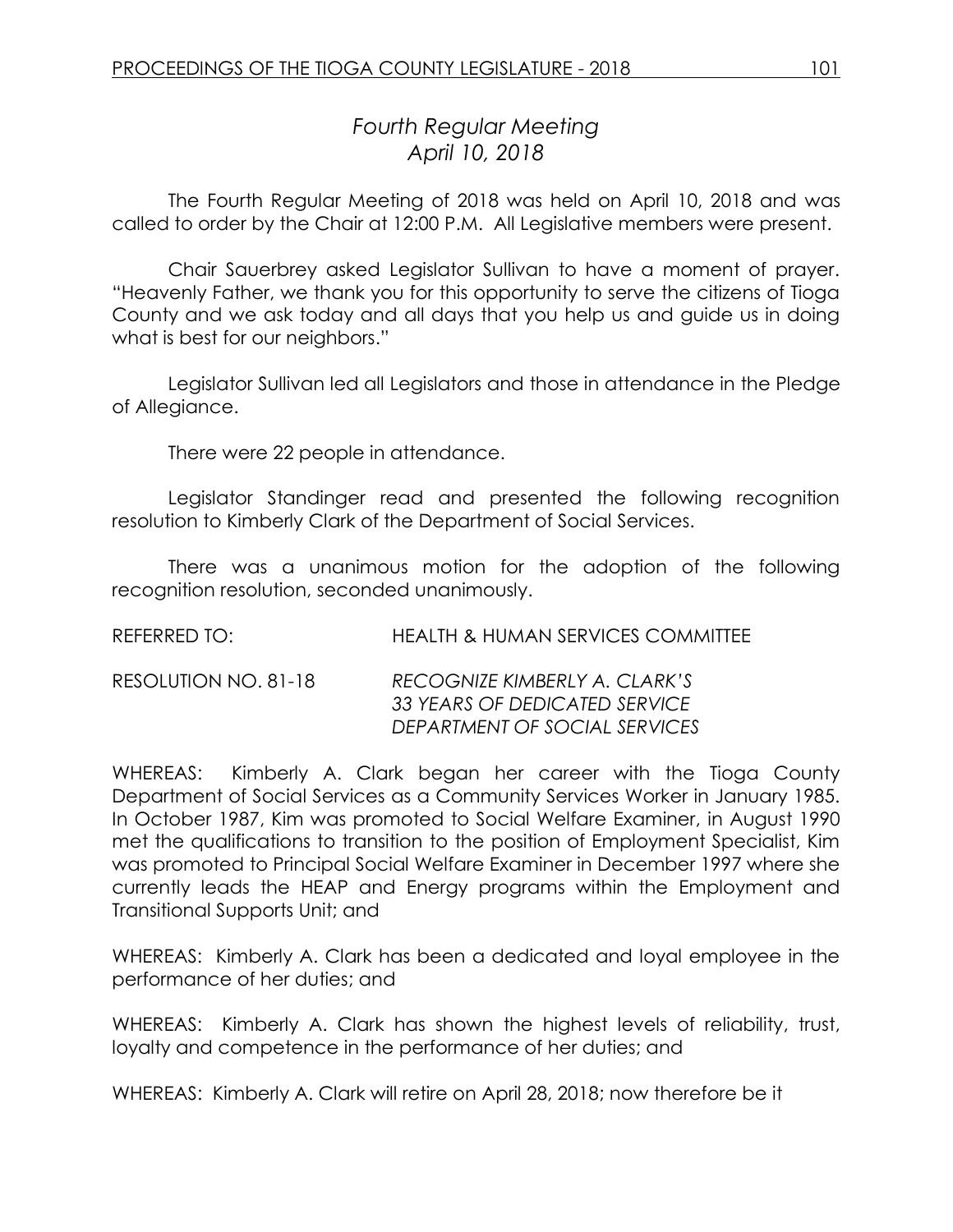RESOLVED:That the Tioga County Legislature, on its own behalf, as well as on behalf of the citizens of Tioga County, express sincere gratitude to Kimberly A. Clark for her thirty-three years of dedicated and loyal service to the Tioga County Department of Social Services and its most vulnerable citizens; and be it further

RESOLVED: That this resolution be spread upon the minutes of this meeting and a certified copy be presented to this loyal, dedicated and outstanding employee, Kimberly A. Clark.

### ROLL CALL VOTE

Unanimously Yes – Legislators Sullivan, Weston, Hollenbeck, Huttleston, Monell, Mullen, Sauerbrey, Roberts and Standinger.

No – None.

Absent – None.

### RESOLUTION ADOPTED UNANIMOUSLY.

Legislator Standinger spoke. "With that being said I know Shawn is probably going to try and recruit you for the seasonal HEAP employment, so I hope you are receptive to that because it would certainly make his life easier."

Shawn Yetter, Commissioner of Social Services spoke. "Thank you Legislator Standinger. It is always a bitter sweet moment when you wish someone well in their retirement, especially after so many years of dedicated service that Kim has had. Kim actually began her career in 1984 with the Department as a temporary Clerk-Typist, so I thought well 1984 that is an interesting year because in 1949 when George Orwell wrote 1984 that seemed like a long long way away. Now 1984 it seems a long time ago and it should fill you with a sense of some emotion that a lot of our employees were not even born yet, but that is okay, with age comes wisdom.

"Early on in her career it was evident that Kim was an employee that was held in high esteem. I will give you just a couple of blasts from the past Kim. In 1987 Eleanor Monroe wrote in one of Kim's evaluations, "Kim is meticulous in many areas. Her personal qualifications reflect Kim as a valuable resource." In 1992 Mary Ellen Middleton wrote, "Kim's work performance can be ranked as extremely excellent" and in 2000 Natalie Thompson wrote, "Deals with many who are not satisfied with the answers they get" and I think that pretty much sums up your career, whether it be finance or employees.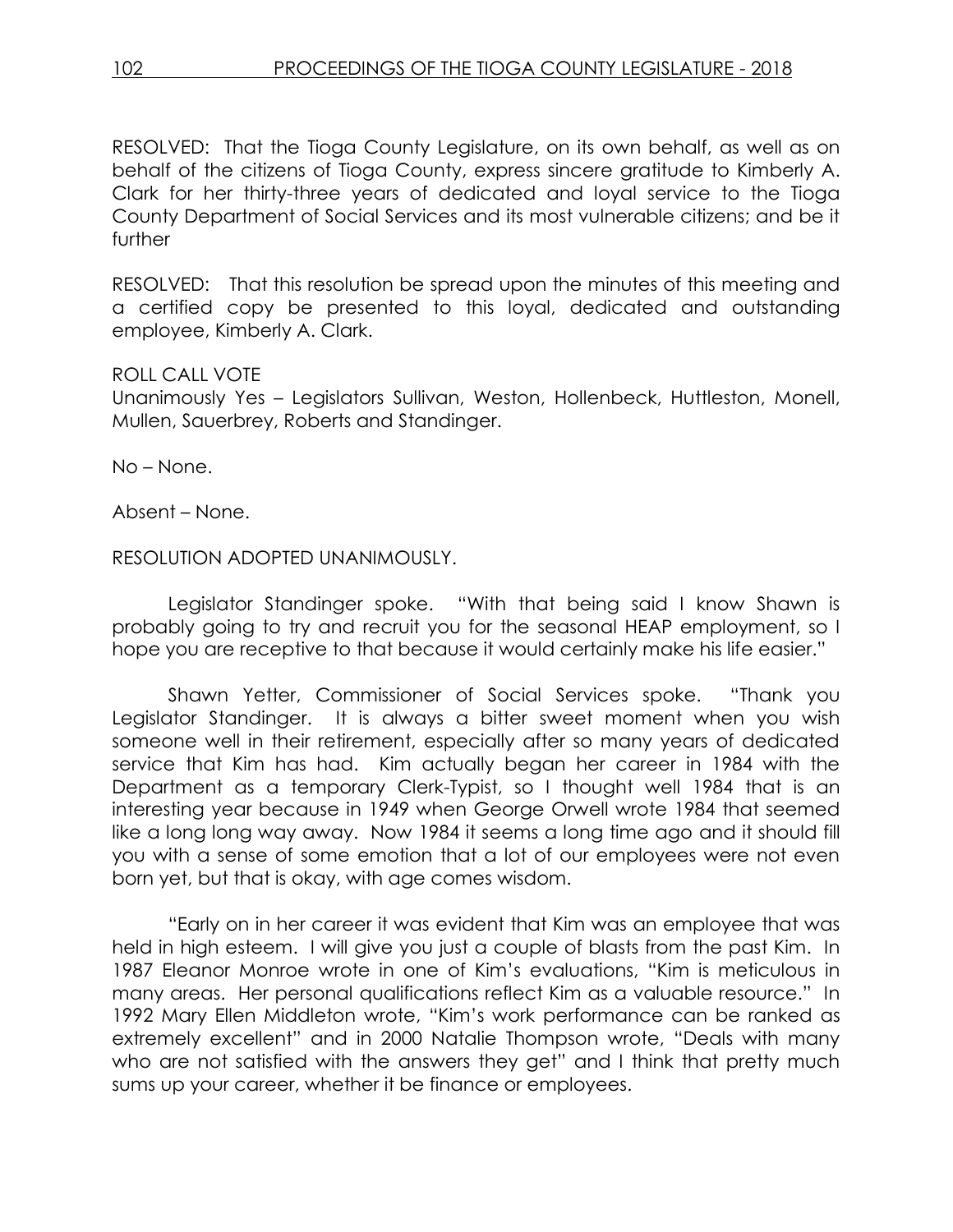"On a bit of a personal note, when I first returned as Commissioner in 2003 Kim was being challenged by a situation at work and it was a challenge for me to try to help bring that situation to a successful resolution, which happened, but it had very little to do with me. It happened because of Kim's resolve and her willingness to keep looking forward. The resolution detailed Kim's history with our department with her promotion to her current title of Principal Social Welfare Examiner coming in December of 1997.

"Kim spent the first 15 years or so of her career honing her skills and learning how to deal with those folks who often are not satisfied and for the past 20+ years Kim has been a Supervisor of the highest caliber at the department. It is because of both of those two phases of experience for Kim that she is such a valued asset and why she will be such a loss. It is because of the skills, competence, and compassion that public servants like Kim Clark possess that we can maintain a high level of respect in the community for both the people we serve and with our partners throughout the County who work with us. Kim has successfully supervised our HEAP Energy Unit for many years and it may sound simplistic, but she lives and breathes our mantra that no one in Tioga County will ever suffer for the lack of heat under our watch. Thank you Kim for your many years of dedication to the people of Tioga County and we all join in wishing you a long healthy happy retirement."

Kim Clark spoke. "Thank you. Working at Social Services is not for sissies that is for sure. I appreciate the work of my fellow workers and supervisors that are going to carry on the torch. Thank you very much."

Legislator Standinger read and presented the following Proclamation on Earth Awareness Week to Lisa McCafferty, Public Health Director and Ellen Pratt, Sustainability Manager.

Legislator Standinger spoke. "Regarding this I know there was a little dissension about it and I will kind of address that a little bit. This is a pretty conservative County and I know that Earth Day has a different connotation than places like Ithaca. Saying that, this proclamation is basically the result of Earth Day and the fact that we do live on a planet that we need to care for so further generations will have the opportunity to enjoy it and Tioga County is an awful doggone nice place to live."

# County of Tioga EXECUTIVE PROCLAMATION

WHEREAS: Tioga County recognizes that waste disposal and recycling issues have both environmental and economic costs; and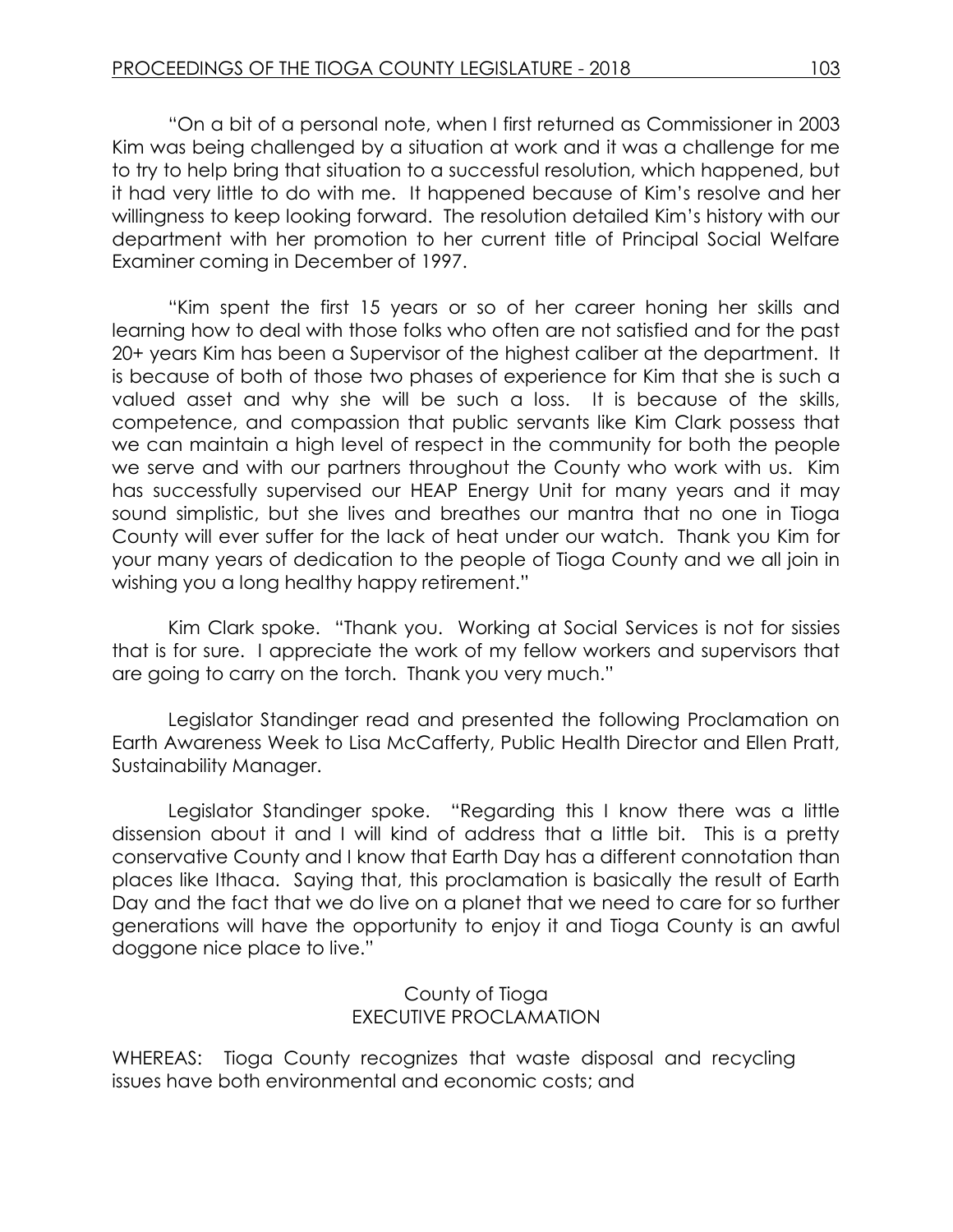# 104 PROCEEDINGS OF THE TIOGA COUNTY LEGISLATURE - 2018

WHEREAS: These issues lessen the effectiveness of our businesses and increase pressure on the environment through loss of natural resources, harming the vitality of our communities; and

WHEREAS: Educating residents about the benefits of reducing waste, reusing and recycling efforts are essential elements in attaining sustainable community; and

WHEREAS: Educating on improper disposal of household wastes, such as chemicals, and how it increases the risk of water resources being polluted; and

WHEREAS: Each of us needs to do our part by taking personal responsibility to improve behaviors and practices by learning how we can reduce waste, reuse and recycle; and

WHEREAS: Earth Day is a worldwide event that provides an opportunity for our county to learn about waste reduction, reuse and recycling opportunities and success stories that are vital to economically and environmentally healthy communities; and

WHEREAS: Both the Tioga County Sustainability Manager and Tioga County Public Health support these initiatives; therefore

THE TIOGA COUNTY LEGISLATURE does hereby proclaim the week of April 15-22, 2018 as

### EARTH AWARENESS WEEK

And urges all residents to take steps to educate themselves, their families, and the community about the role of reduction, reuse and recycling in the environmental and economic health of our community.

Legislator Standinger spoke. "I just want to say this young lady (Ellen Pratt) to my right has been very good at providing a recycling program in Tioga County and I appreciate your efforts on that behalf. Thank you."

Ellen Pratt, Sustainability Manager spoke. "I want to thank the Legislature for this Earth Day awareness week. It is both important environmentally and economically, especially since Tioga County does not have a landfill. Everything we throw away we have to pay and that money leaves the County, so it is really important that we reduce our waste and recycle and reuse where we can. Thank you."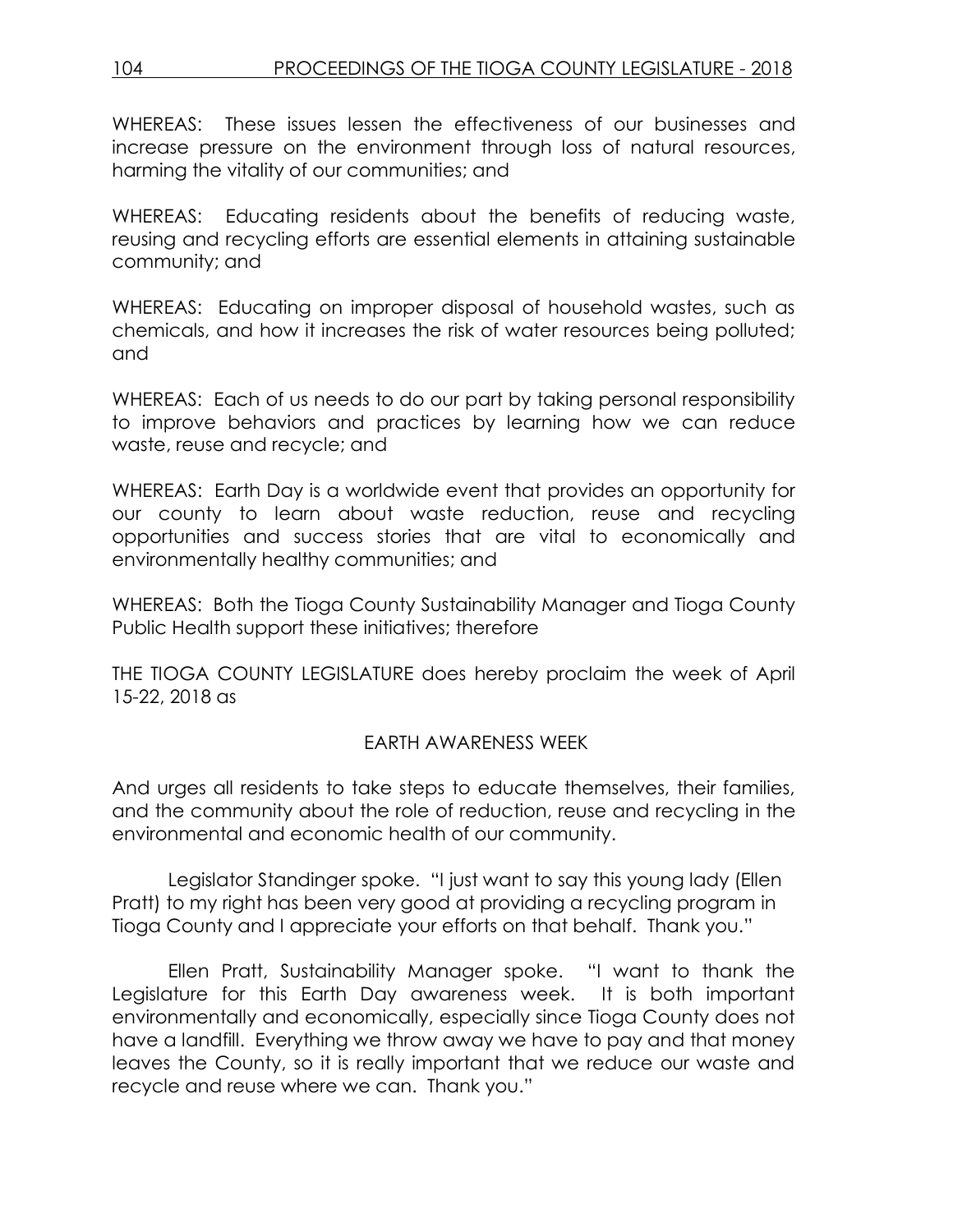Chair Sauerbrey noted the following Proclamation on Public Health Week.

#### **County of Tioga EXECUTIVE PROCLAMATION**

WHEREAS: The people of Tioga County benefit every day from the efforts of the public health workforce when eating at restaurants, drinking tap water, and learning about prevention of deadly diseases; and

WHEREAS: Public health activities protect Tioga County residents from infectious and chronic diseases, environmental and workplace hazards, unintentional injuries and violence; and

WHEREAS: Educating people about the benefits of healthy behaviors is an essential element in attaining good health and preventing premature illness and death; and

WHEREAS: Public health efforts alone cannot accomplish the goal of a healthier Tioga County without cooperation and partnership with communities and individuals; and

WHEREAS: Each of us needs to do our part by taking personal responsibility to improve behaviors by not using tobacco, making time for regular, safe physical activity and eating more fruits and vegetables in order to prevent disease; and

WHEREAS: National Public Health Week provides an opportunity for our county to learn about public health concerns and success stories that are vital to healthy communities, such as immunizing against infectious diseases, maintaining good nutritional standards, ensuring safe living conditions, preventing lead poisoning and providing good prenatal care; and

WHEREAS: The residents of Tioga County recognize the essential role public health plays in their everyday lives; therefore

THE TIOGA COUNTY LEGISLATURE does hereby proclaim the week of

#### **April 2-8 2018, as PUBLIC HEALTH WEEK**

And urges all residents to take steps to educate themselves, their families, and the community about the role of public health in our community.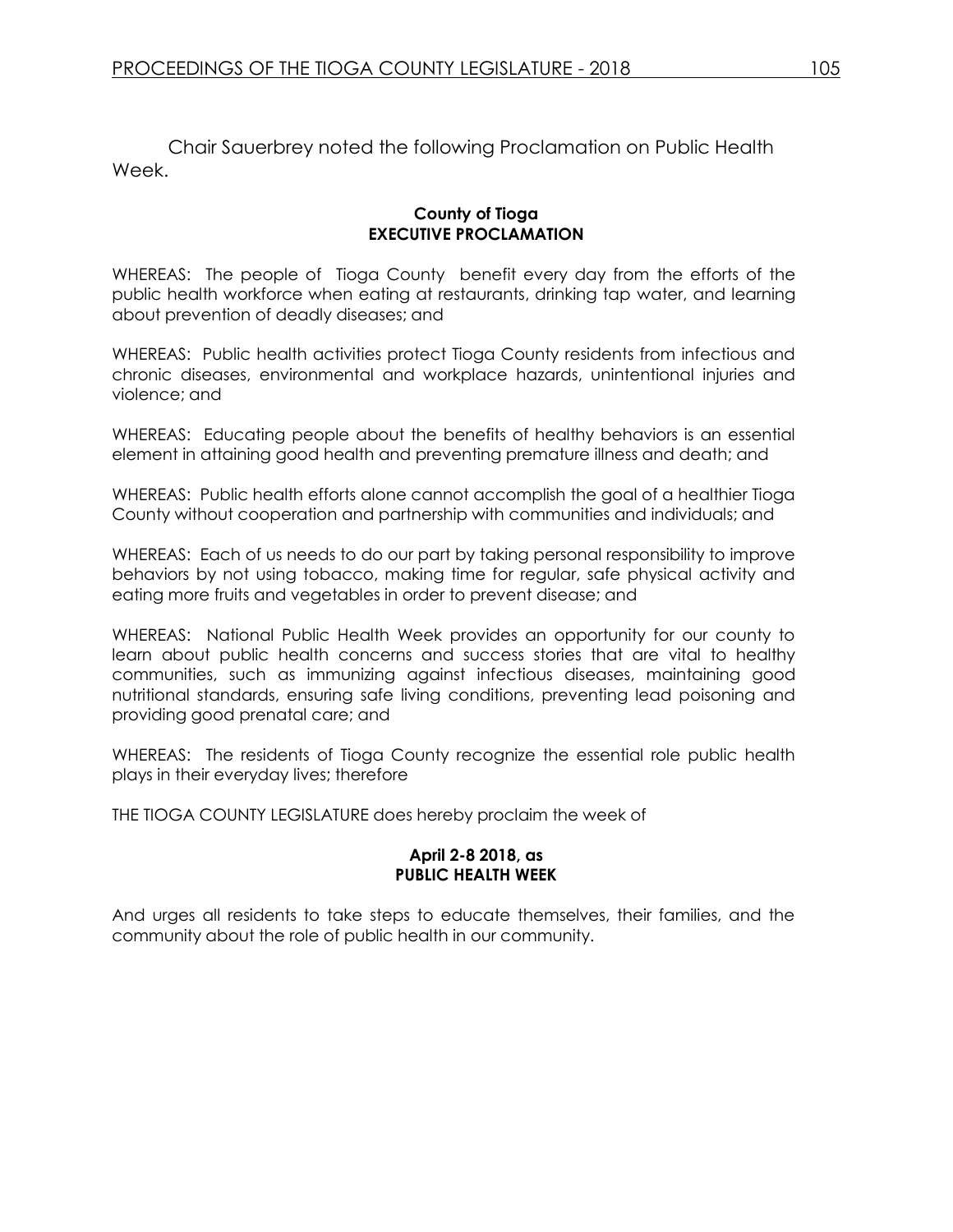Chair Sauerbrey read and presented the following Proclamation on Military Appreciation Month to John Holton, Veterans' Service Director.

# PROCLAMATION MAY 2018 AS MILITARY APPRECIATION MONTH IN TIOGA COUNTY

WHEREAS: May is National Military Appreciation Month; and

WHEREAS: Tioga County has 4,623 veterans living here who contribute significantly to the economy of said County in that they receive \$17,919,000 in Veterans Administration benefits annually; and

WHEREAS: We currently have many young men and women from Tioga County serving in the Reserves and National Guard and on active duty in the Armed Forces of the United States in addition to the veterans living here; and

WHEREAS: To recognize their service and sacrifice by the wearing of red on Fridays in the month of May which stands for "**R**emember **E**veryone **D**eployed"; therefore

THAT THE TIOGA COUNTY LEGISLATURE does proclaim

May 2018 as Military Appreciation Month in Tioga County

and further proclaim that

Fridays in May as "Wear RED Fridays"

and that County employees be encouraged to wear Red as our way to honor and thank all Veterans, Active Duty, Reservists and Guardsmen for their service to their Country.

John Holton, Veterans' Director spoke. "Very briefly ladies and gentleman, as of this morning the Department of Defense reported that we currently have over 1.3 million active duty personnel doing our work at home and overseas, and in addition to that there are over 800,000 reservists ready to stand in the stead for us. In addition to that there are currently over 48,000 New York State people on active duty. It is humbling to think of those numbers standing in our stead. Thank you very much."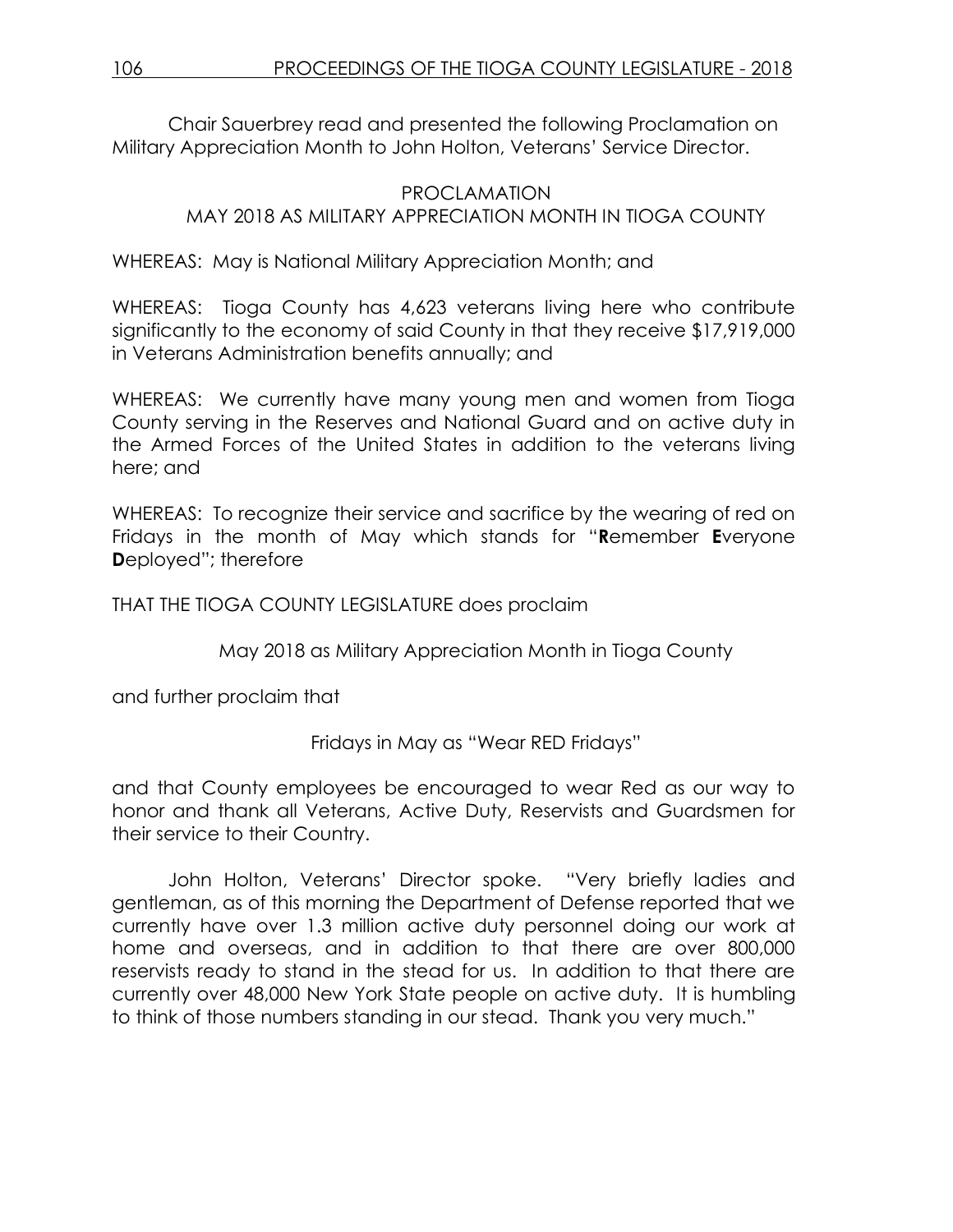Chair Sauerbrey noted the following Proclamation on Child Abuse Prevention Month.

# **CHILD ABUSE PREVENTION MONTH PROCLAMATION**

WHEREAS: The Tioga County Department of Social Services received 1,154 reports of alleged abuse/neglect involving 2,396 children in 2017; and

WHEREAS: Child abuse is a community problem and finding solutions depends on the involvement among people throughout the community; and

WHEREAS: The effects of child abuse are felt by whole communities, and need to be addressed by the entire community; and

WHEREAS: Effective child abuse prevention programs succeed because of partnerships created among social service agencies, schools, religious and civic organizations, law enforcement agencies, and the business community; and

WHEREAS: Programs like Cornell Cooperative Extension, Lourdes PACT, Catholic Charities, Hillside's Regional Permanency Center, and Finger Lakes Parenting Network offer support and educational services to families so families can help their child achieve his/her full potential within the community; and

WHEREAS: All citizens should become more aware of the negative effects of child abuse and prevention activities within the community, and become involved in supporting parents and families so that children can live in safe, nurturing homes; now therefore

THE TIOGA COUNTY LEGISLATURE, does hereby proclaim April 2018 as

#### **CHILD ABUSE PREVENTION MONTH**

in Tioga County and call upon all citizens, community agencies, religious organizations, medical facilities, and businesses to increase their participation in our efforts to ensure that all children are raised in safe, nurturing families, thereby strengthening the communities in which we live.

There was no privilege of the floor.

Legislator Sullivan made a motion to approve the minutes of March 8 and 13, 2018, seconded by Legislator Monell, and carried.

Chair Sauerbrey stated that all Legislative Committees met this month and the minutes are or will be on file with the Clerk of the Legislature.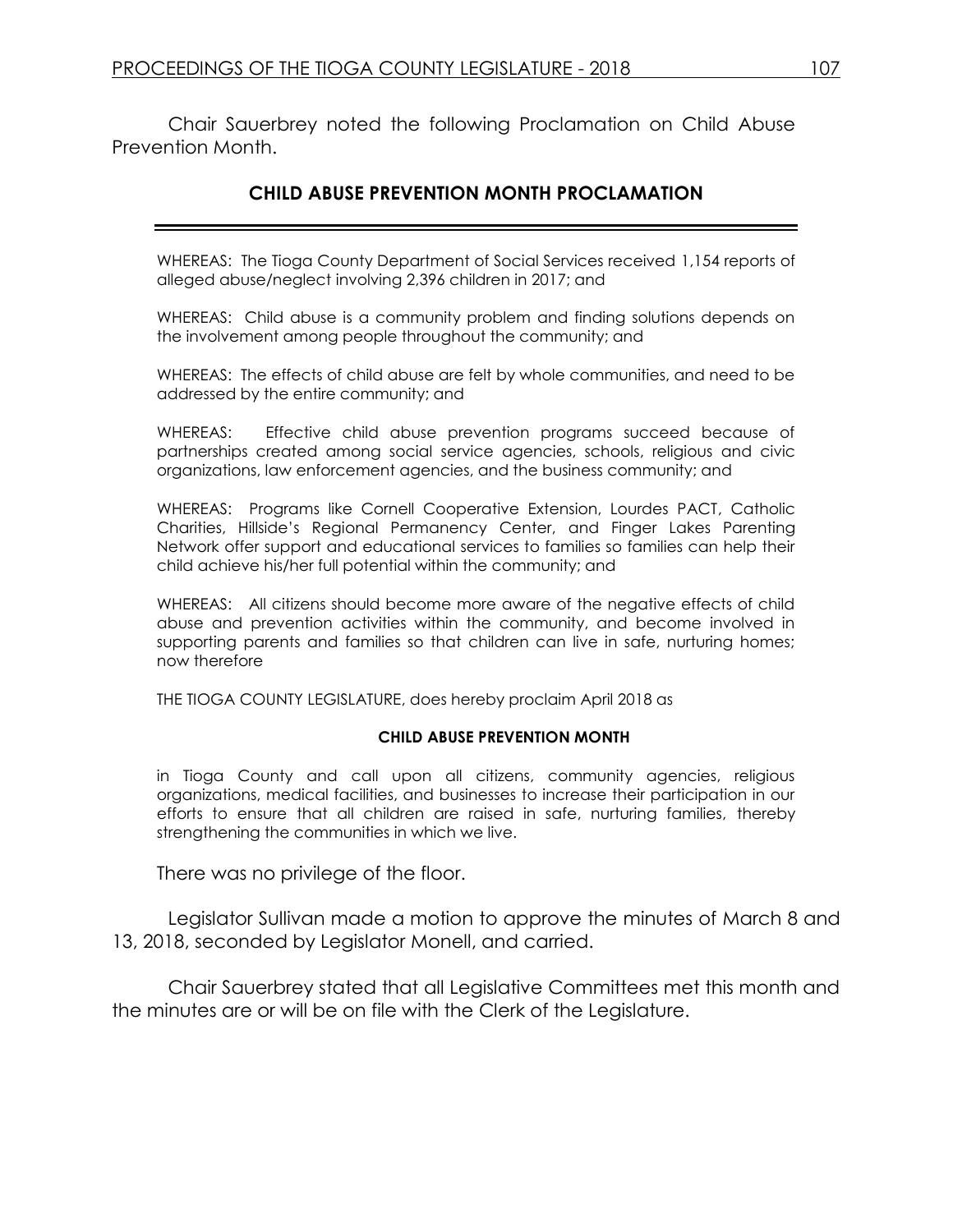Legislator Weston moved for the adoption of the following resolution, seconded by Legislator Hollenbeck.

REFERRED TO: ED&P COMMITTEE

RESOLUTION NO. 82-18 *AUTHORIZATION TO SUBMIT APPLICATION TO NEW YORK HOMES AND COMMUNITY RENEWAL FOR FUNDING AND TO ADMINISTER A 2018 NEW YORK MAIN STREET PROGRAM FOR THE 2018 OWEGO – NORTH AVENUE REVITALIZATION PROGRAM*

WHEREAS: Per Resolution 94-14, Tioga County Economic Development and Planning desires to apply for up to \$500,000.00 in financial assistance through the 2018 Consolidated Funding Application under the 2018 New York Main Street Program; and

WHEREAS: The application proposes funding to assist property owners to complete interior and exterior building renovations to targeted, contiguous downtown "main street" buildings including 53 through 88 North Avenue and 177 and 185 Main Street from the Main Street area along North Avenue to Temple Street in the downtown central business district of the Village of Owego; and

WHEREAS: The proposed funding will contribute to the ongoing community revitalization efforts; and

WHEREAS: The grant application requires that the applicant obtain the approval and endorsement of the governing body of the municipality making application and in which the project will be located; and

WHEREAS: The Village of Owego is in support of this application to the 2018 New York Main Street program for revitalization of commercial and residential properties that make up the "Main Street" including 53 through 88 North Avenue and 177 and 185 Main Street from the Main Street area along North Avenue to Temple Street in the downtown central business district of the Village of Owego; therefore be it

RESOLVED: That the Tioga County Legislature approves and endorses the 2018 New York Main Street Program grant application for assistance prepared and to be submitted by the Tioga County Economic Development and Planning Office.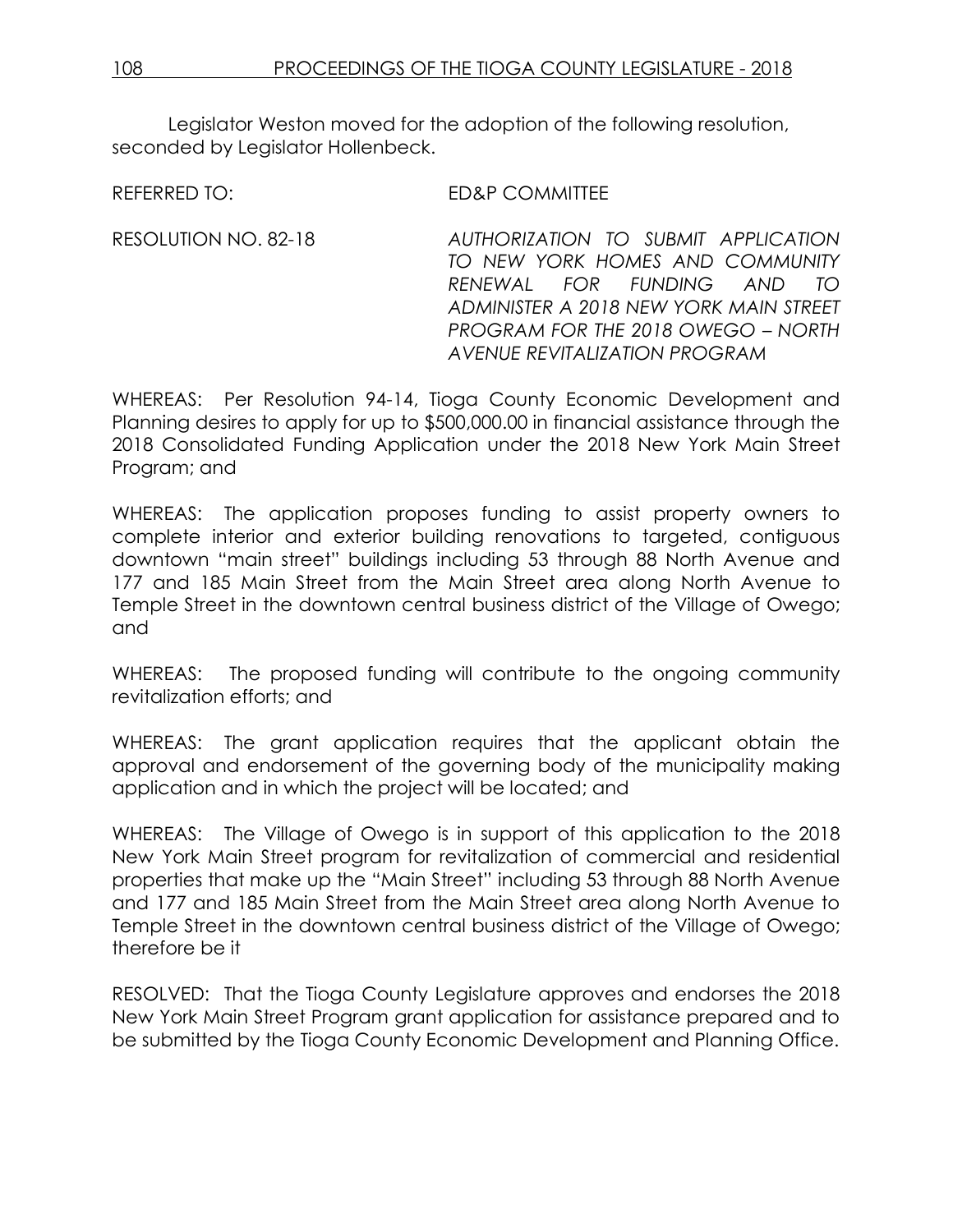Yes – Legislators Sullivan, Weston, Hollenbeck, Huttleston, Monell, Mullen, Sauerbrey, Roberts and Standinger.

No – None.

Absent – None.

RESOLUTION ADOPTED.

Legislator Mullen moved for the adoption of the following resolution, seconded by Legislator Monell.

REFERRED TO: PUBLIC SAFETY COMMITTEE RESOLUTION NO. 83-18 *APPROVE ALTERNATIVES TO INCARCERATION 2018-2019 SERVICE PLAN AND APPLICATION FOR FUNDING* 

WHEREAS: The Alternatives to Incarceration Service Plan for 2018 -2019 will be presented to the Alternatives To Incarceration Board on April 19, 2018; and

WHEREAS: The Alternatives to Incarceration Programs in Tioga County for PreTrial Release and Community Service have a long standing tradition of being an effective tool to reduce the amount of inmates in the Tioga County Jail; therefore if the ATI Board approves the proposed plan, the Tioga County Legislature will also support it; therefore be it

RESOLVED: That the Tioga County Legislature approves the Alternatives to Incarceration Service Plan for the time period of 7/1/2018 to 6/30/2019 and submit same to the NYS Division of Criminal Justice Services and Office of Probation and Correctional Alternatives to continue state-grant funding for Pre-Trial Release, Community Service, and Specialized Treatment.

Legislator Standinger spoke. "I think that the program we have in this County is responsible for a lot of good including picking up trash along the highway, working to clean up fire trucks and beautify certain areas of the County. This is a very worthwhile program."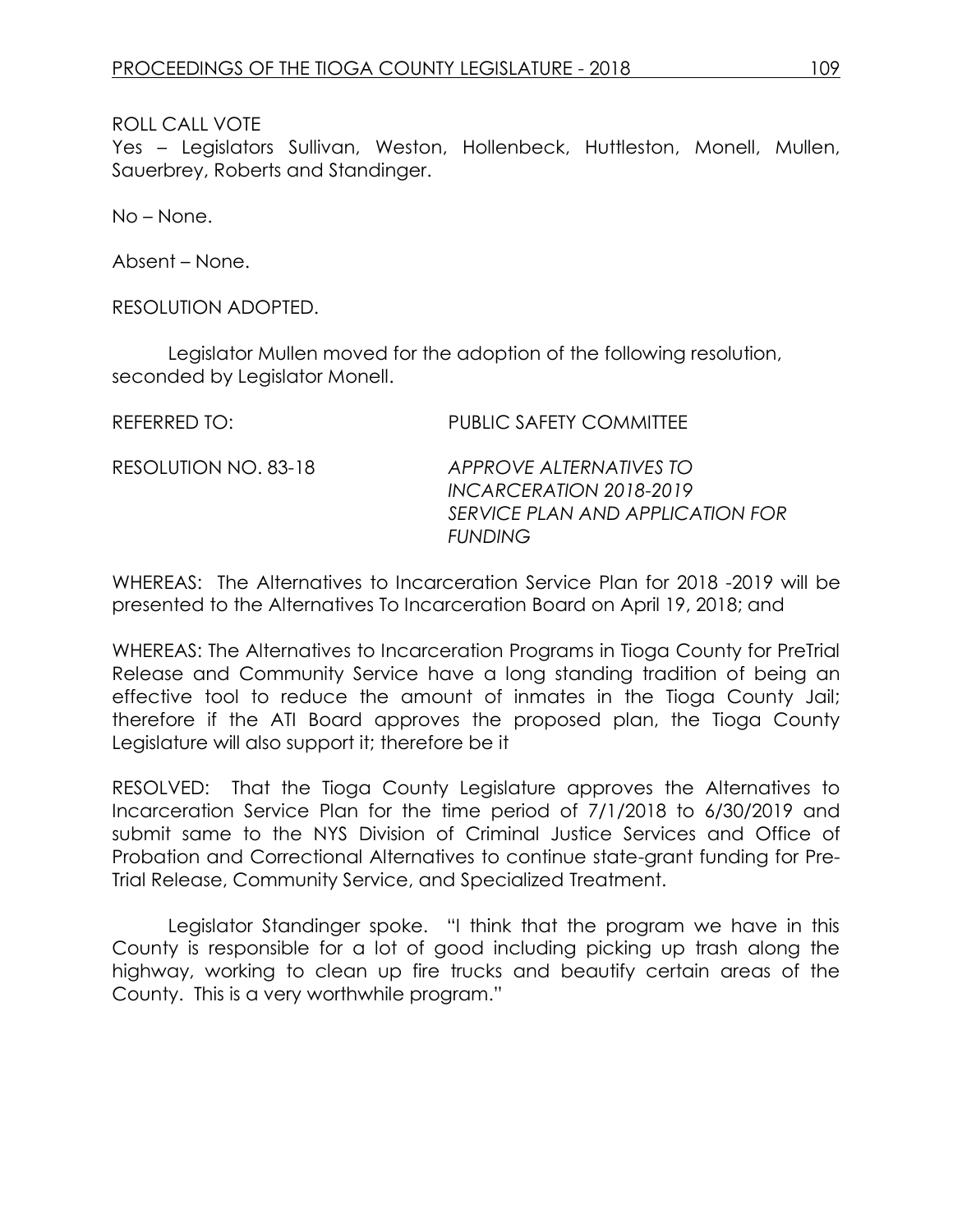Yes – Legislators Sullivan, Weston, Hollenbeck, Huttleston, Monell, Mullen, Sauerbrey, Roberts and Standinger.

No – None.

Absent – None.

RESOLUTION ADOPTED.

Legislator Mullen moved for the adoption of the following resolution, seconded by Legislator Hollenbeck.

REFERRED TO: PUBLIC SAFETY COMMITTEE

RESOLUTION NO. 84-18 *APPROVAL OF TIOGA COUNTY IGNITION INTERLOCK PLAN FOR COMPLIANCE WITH LEANDRA'S LAW*

WHEREAS: The provisions of Vehicle and Traffic Law Section 1198, and 9 NYCRR Section 358 known as Leandra's Law, requires additional county services for the monitoring of ignition interlock devices for all DWI convictions; and

WHEREAS: Tioga County originally submitted a plan on June 3, 2010 to be in compliance with the rules and regulations of New York State Office of Probation and Correctional Alternatives that requires all Counties to establish an Ignition Interlock Program Plan; and

WHEREAS: Article 9 NYCRR Section 358 was amended in November 2017, now Tioga County has modified our plan to come into compliance with the changes in the statute; therefore be it

RESOLVED: That the Tioga County Legislature hereby adopts the Tioga County Ignition Interlock Addendum plan created in January 2018 and effective on April 2, 2018.

### ROLL CALL VOTE

Yes – Legislators Sullivan, Weston, Hollenbeck, Huttleston, Monell, Mullen, Sauerbrey, Roberts and Standinger.

No – None.

Absent – None.

RESOLUTION ADOPTED.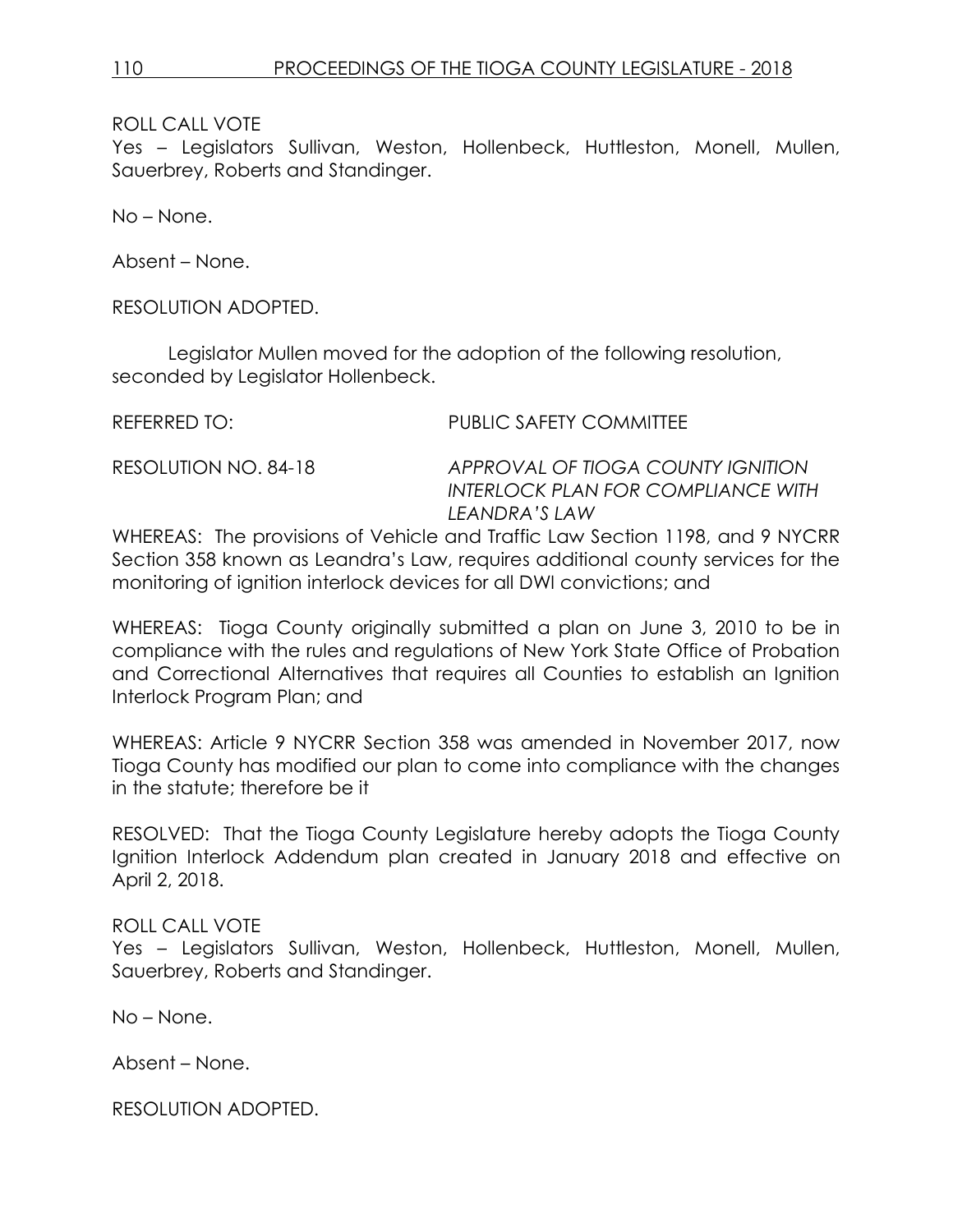Legislator Sullivan moved for the adoption of the following resolution, seconded by Legislator Monell.

| REFERRED TO:         | <b>INFORMATION TECHNOLOGY</b> |
|----------------------|-------------------------------|
| RESOLUTION NO. 85–18 | AUTHORIZE LEASE FOR PLEXICOMM |

WHEREAS: The Tioga County Legislature recognizes the importance of quality Internet services for businesses and residents within the county borders; and

WHEREAS: The ITCS department has helped facilitate that development through work with Southern Tier Network, providing a "POP" (Point of Presence) location in the County data center that can be utilized by providers to connect to the Southern Tier Network middle-mile fiber optic network; and

WHEREAS: The provider Plexicomm has approached the County to lease space to place a data rack and establish a connection to Southern Tier Network at a rate of \$200 per month for a lease term of 15 years in accordance with Local Law 4 of 2001; and

WHERAS: Plexicomm has also approached the County to lease one pair of fiber optic cable strands owned by the County between the 56 Main Street building at Ballou Road communications tower, where Plexicomm has existing equipment in place, at a rate of \$100 per month for a lease term of 15 years in accordance with Local Law 4 of 2001; and

WHEREAS: A contract has been submitted, reviewed and approved by ITCS and the County Attorney for the above service; therefore be it

RESOLVED: That the Chair of the Tioga County Legislature is hereby authorized to sign the associated lease agreement with Plexicomm at a rate of \$300 per month for a lease term of 15 years in accordance with Local Law 4 of 2001.

# ROLL CALL VOTE

Yes – Legislators Sullivan, Weston, Hollenbeck, Huttleston, Monell, Mullen, Sauerbrey, Roberts and Standinger.

No – None.

Absent – None.

RESOLUTION ADOPTED.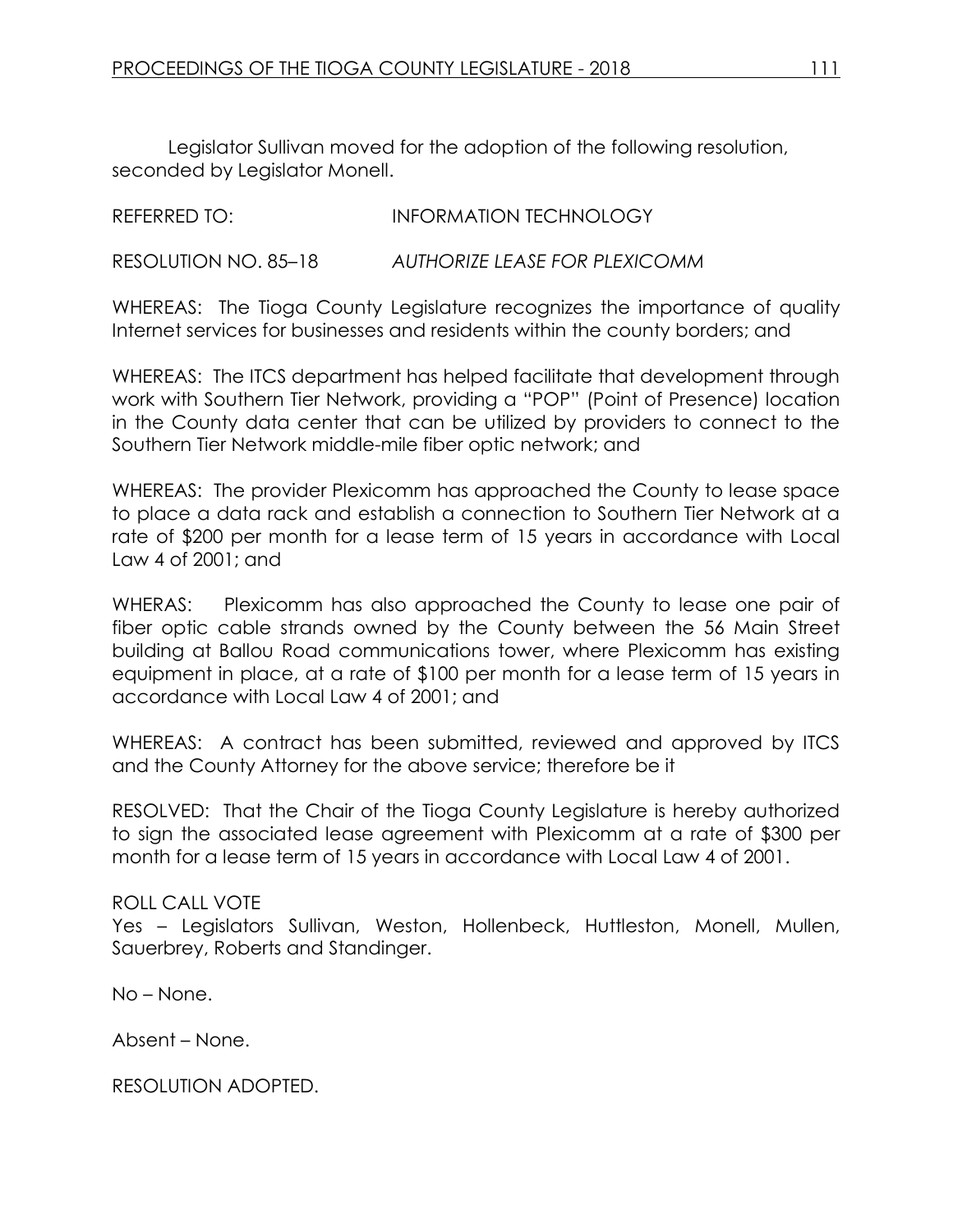Legislator Standinger moved for the adoption of the following resolution, seconded by Legislator Sullivan.

REFERRED TO: HEALTH & HUMAN SERVICES COMMITTEE RESOLUTION NO. 86–18 *AUTHORIZE CHAIR OF LEGISLATURE TO SIGN MEMORANDUM OF UNDERSTANDING "RAISE THE AGE" COMPLIANCE COALITION DEPARTMENT OF SOCIAL SERVICES*

WHEREAS: On April 10, 2017, Governor Cuomo signed into law "Raise the Age" legislation that was included as part of the State Budget; and

WHEREAS: The vast majority of cases of 16 and 17-year-olds charged with criminal offenses will ultimately be heard in the Family Court, either originating there or being transferred there from a new Youth Part of the adult criminal court/superior court; and

WHEREAS: These "Raise the Age" detention provisions will create challenges for the counties of New York State, in attempting to comply with the edicts of same; and

WHEREAS: The municipalities share a common interest in developing "Raise the Age" Compliance resources, procedures and protocols; and

WHEREAS: The Municipalities are acting in accordance with section 119-o of the New York State General Municipal Law, to cooperatively create a "Raise the Age" Compliance Coalition for fulfilling their respective public purposes, needs, objectives and programs; therefore be it

RESOLVED: That the Chair of the Legislature is authorized to act on behalf of Tioga County to sign the Memorandum of Understanding with the intention of working collaboratively on the following project of mutual benefit: Retention of expert professional consulting services and identification of proposed contract deliverables, fees and expenses for the municipalities related to compliance with the detention mandates created by the "Raise the Age" legislation; and be it further

RESOLVED: That the Chair of the Legislature is authorized to sign any contracts or agreements between Tioga County and any third-party subcontractor necessary to complete the "Raise the Age" legislation, subject to the approval of the County Attorney.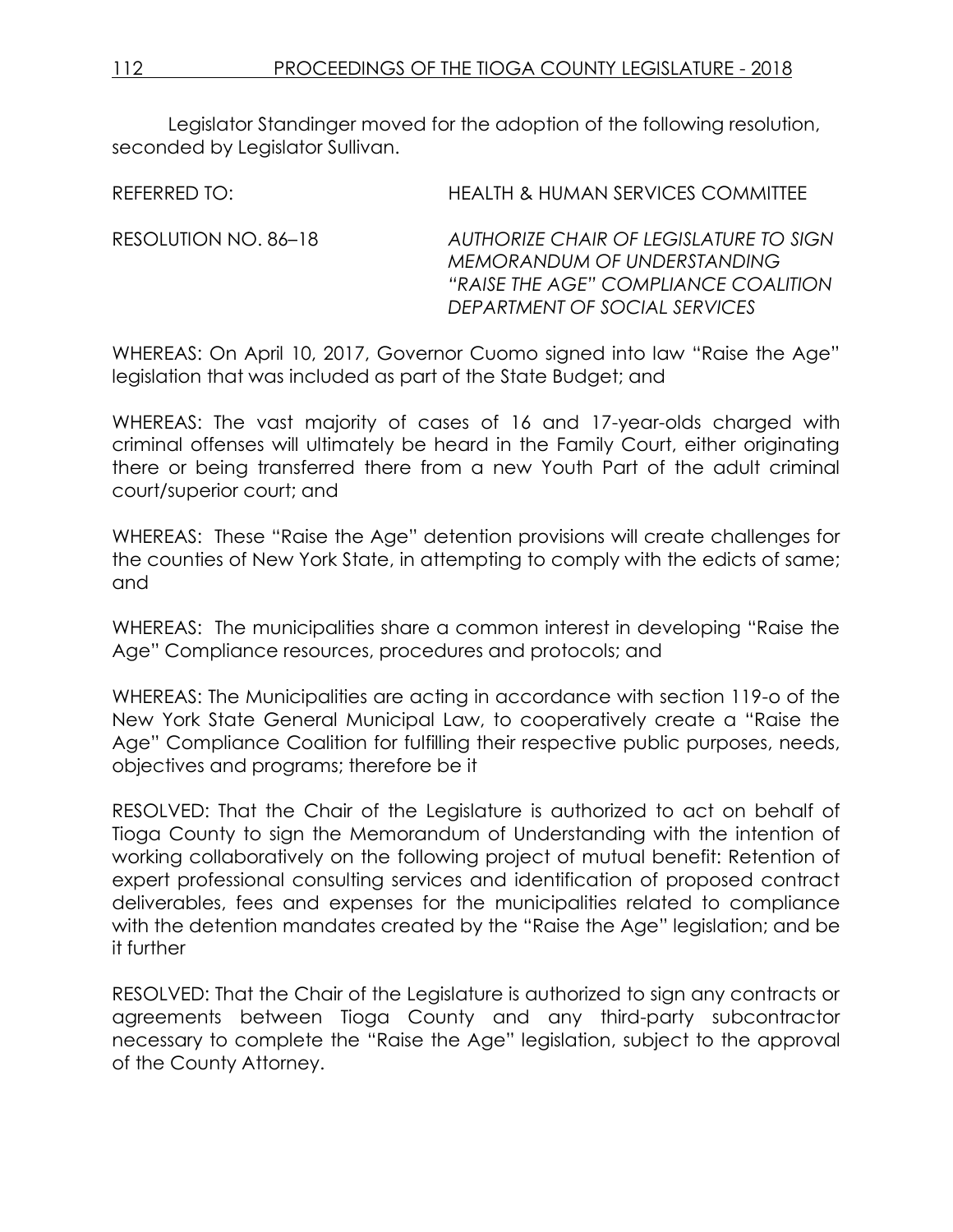Legislator Standinger spoke. "Unfortunately in New York State the individuals in Albany have decided that they are changing the way that juveniles are prosecuted in New York State and as a result of that there is an undue burden placed on the counties. This resolution is for us to try and deal with that unfunded mandate from Albany."

ROLL CALL VOTE

Yes – Legislators Sullivan, Weston, Hollenbeck, Huttleston, Monell, Mullen, Sauerbrey, Roberts and Standinger.

No – None.

Absent – None.

RESOLUTION ADOPTED.

Legislator Weston moved for the adoption of the following resolution, seconded by Legislator Hollenbeck.

REFERRED TO: FD&P COMMITTEE

RESOLUTION NO. 87-18 *APPOINT MEMBER TO THE TIOGA COUNTY LOCAL DEVELOPMENT CORPORATION*

WHEREAS: Eva Mae Musgrave's term on the Tioga County Local Development Corporation expires as of March 31, 2018; and

WHEREAS: Eva Mae Musgrave has expressed her desire to resign from the Tioga County Local Development Corporation as of March 31, 2018; and

WHEREAS: The Tioga County Local Development Corporation Board of Directors has found David Astorina willing and able to fill said vacancy; therefore be it

RESOLVED: That the Tioga County Legislature hereby appoints David Astorina to fill said vacancy and serve a 3 year term of 04/01/18 - 03/31/21.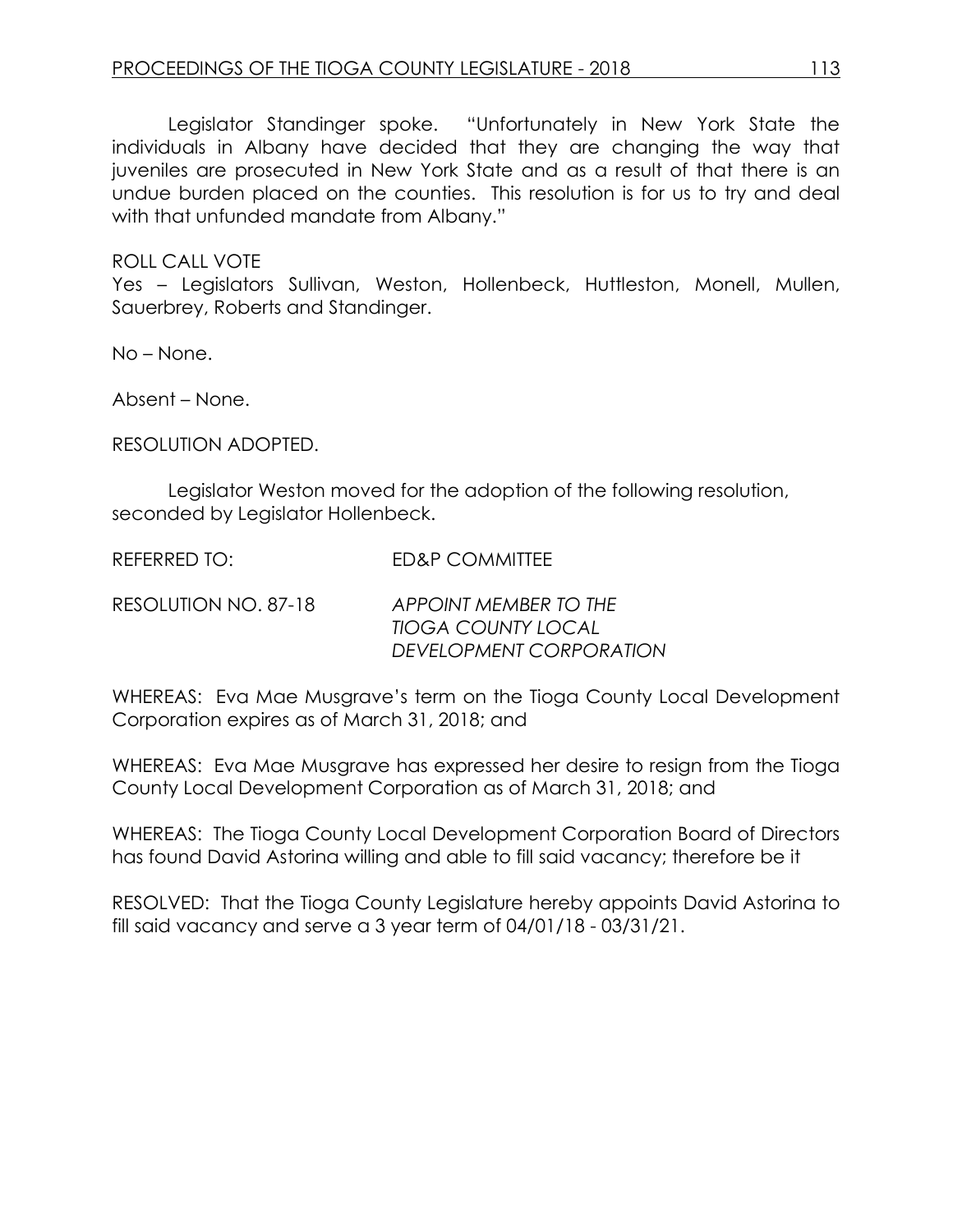Yes – Legislators Sullivan, Weston, Hollenbeck, Huttleston, Monell, Mullen, Sauerbrey, Roberts and Standinger.

No – None.

Absent – None.

RESOLUTION ADOPTED.

Legislator Standinger moved for the adoption of the following resolution, seconded by Legislator Sullivan.

REFERRED TO: HEALTH & HUMAN SERVICES COMMITTEE

RESOLUTION NO. 88-18 *RESOLUTION REAPPOINTING MEMBER TO COMMUNITY SERVICES BOARD*

WHEREAS: Christine Schweitzer's appointment to the Community Services Board will expire on March 31, 2018; and

WHEREAS: The Community Services Board has recommended Christine's reappointment; and

WHEREAS: Section Article 41.11 (d) of the Mental Hygiene Law allows counties to determine the length of term of Community Services Board members; therefore be it

RESOLVED: That Christine Schweitzer be reappointed to the Community Services Board, for term starting April 1, 2018 and ending March 31, 2022.

ROLL CALL VOTE

Yes – Legislators Sullivan, Weston, Hollenbeck, Huttleston, Monell, Mullen, Sauerbrey, Roberts and Standinger.

No – None.

Absent – None.

RESOLUTION ADOPTED.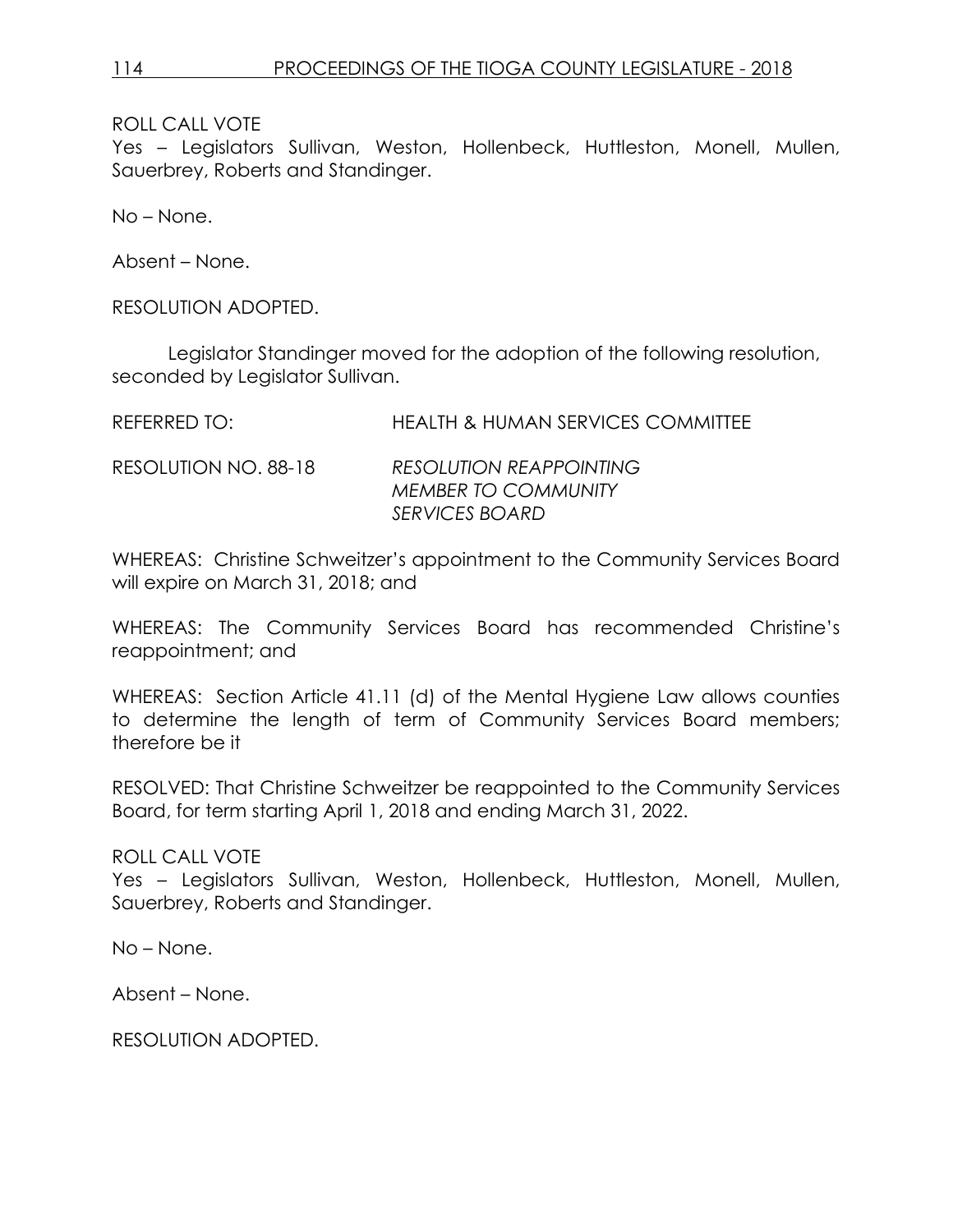Legislator Standinger moved for the adoption of the following resolution, seconded by Legislator Sullivan.

| REFERRED TO: | <b>HEALTH &amp; HUMAN SERVICES COMMITTEE</b> |
|--------------|----------------------------------------------|
|              |                                              |

RESOLUTION NO. 89-18 *RESOLUTION REAPPOINTING MEMBER TO COMMUNITY SERVICES BOARD*

WHEREAS: Denise Brown's appointment to the Community Services Board will expire on March 31, 2018; and

WHEREAS: The Community Services Board has recommended Denise's reappointment; and

WHEREAS: Section Article 41.11 (d) of the Mental Hygiene Law allows counties to determine the length of term of Community Services Board members; therefore be it

RESOLVED: That Denise Brown be reappointed to the Community Services Board, for term starting April 1, 2018 and ending March 31, 2022.

ROLL CALL VOTE

Yes – Legislators Sullivan, Weston, Hollenbeck, Huttleston, Monell, Mullen, Sauerbrey, Roberts and Standinger.

No – None.

Absent – None.

RESOLUTION ADOPTED.

Legislator Roberts moved for the adoption of the following resolution, seconded by Legislator Sullivan.

REFERRED TO: THE REFERRED TO: THE PUBLIC WORKS COMMITTEE

RESOLUTION NO. 90-18 *AWARD DESIGN SERVICES TO MCFARLAND JOHNSON FOR PHASE 4 OF BRIDGE PREVENTATIVE MAINTENANCE PROJECT PIN 9754.28*

WHEREAS: The Preventative Maintenance Bridge Program has been placed on the FHWA Program and will have several phases; and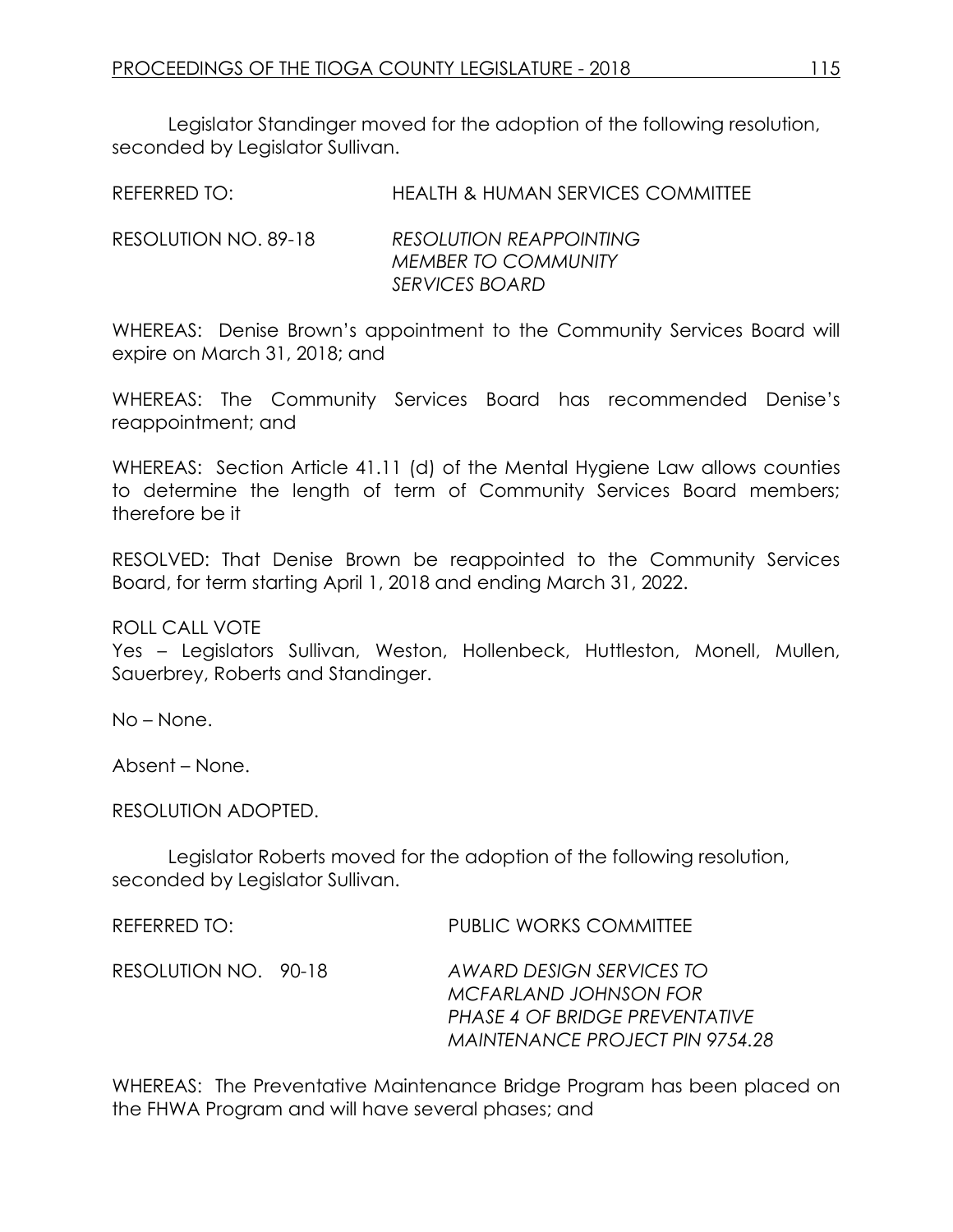WHEREAS: McFarland Johnson, Binghamton NY did the design for Phase I, Phase 2, and Phase 3 for this project; and

WHEREAS: The Commissioner of Public Works received a Phase 4 proposal for design services for this project from McFarland Johnson, Binghamton NY; and

WHEREAS: The proposal for this bridge came in at \$29,372; therefore be it

RESOLVED: That the Tioga County Legislature award the design services contract for Phase 4 of the Preventative Maintenance Project to McFarland Johnson, Binghamton NY not to exceed \$29,372 to be paid out of the Bridge Projects Account D5110.540050.

ROLL CALL VOTE Yes - Legislators Sullivan, Weston, Hollenbeck, Huttleston, Monell, Mullen, Sauerbrey, Roberts and Standinger.

No – None.

Absent – None.

RESOLUTION ADOPTED.

Legislator Roberts moved for the adoption of the following resolution, seconded by Legislator Sullivan.

REFERRED TO: PUBLIC WORKS COMMITTEE

RESOLUTION NO. 91-18 *AUTHORIZING THE IMPLEMENTATION AND FUNDING IN THE FIRST INSTANCE 100% OF THE FEDERAL AID AND STATE "MARCHISELLI" PROGRAM-AID ELIGIBLE COSTS OF A TRANSPORTATION FEDERAL-AID PROJECT AND APPROPRIATING FUNDS*

WHEREAS: A project for the Tioga County Bridge Maintenance Program – Phase 4 - (2018), PIN 9754.28 (the "Project") is eligible for funding under Title 23 US Code, as amended, that calls for the apportionment of the costs of such program to be borne at the ratio of 80% Federal funds and 20% non-Federal funds; and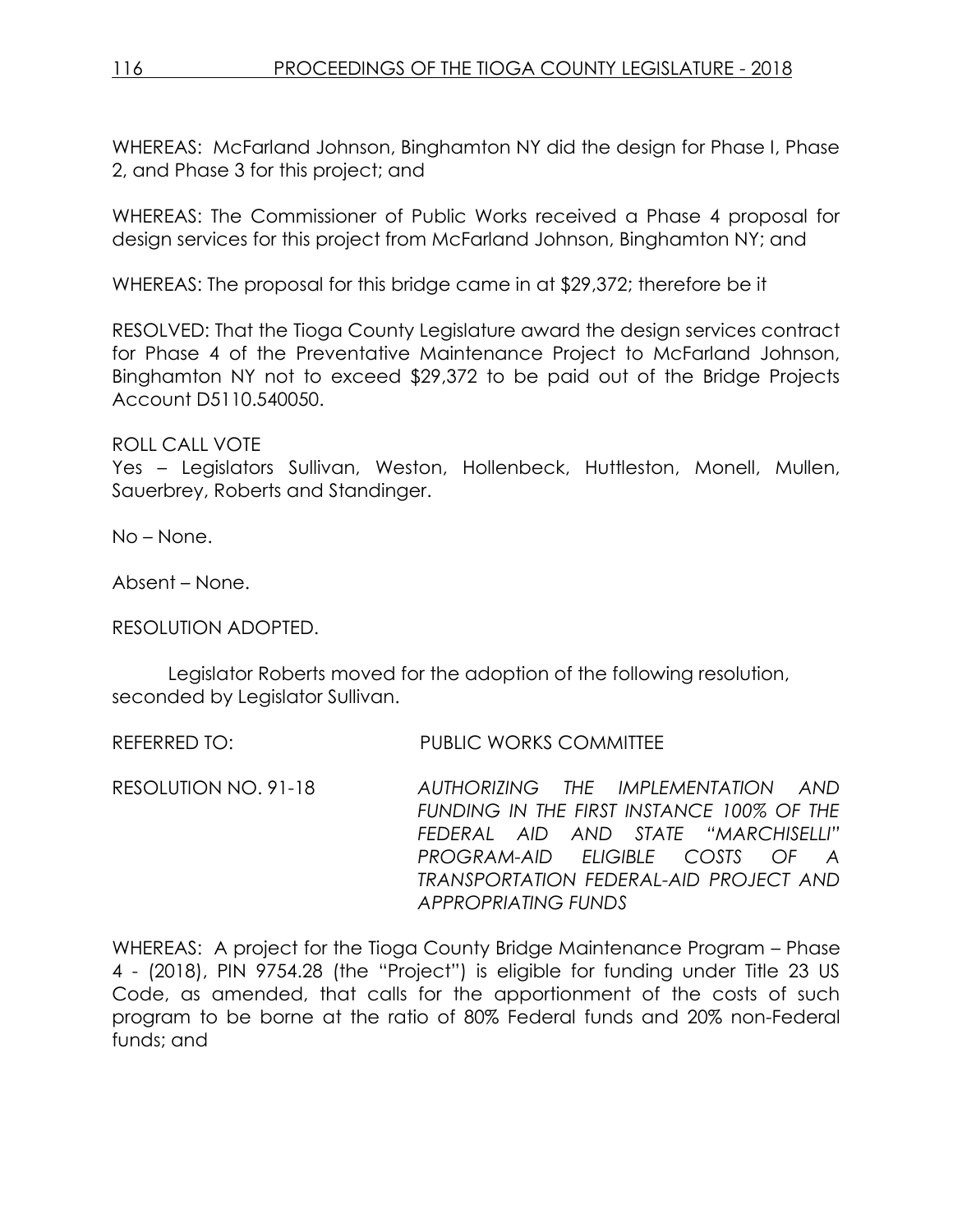WHEREAS: The County of Tioga desires to advance the Project by making a commitment of 100% of the Federal and non-Federal share of the costs of the Preliminary Engineering / Design work;

NOW THEREFORE, the Tioga County Legislature, duly convened does hereby

RESOLVED: That the Tioga County Legislature hereby approves the abovesubject project; and it is hereby further

RESOLVED: That the Tioga County Legislature hereby authorizes the County of Tioga to pay in the first instance 100% of the Federal and non-Federal share of the cost of the Preliminary Engineering / Design work for the Project or portions thereof; and it is hereby further

RESOLVED: That the sum of \$40,000 is hereby appropriated from the Bridge Projects Account D5110.540050; and made available to cover the cost of participation in the above phase of the Project; and it is hereby further

RESOLVED: That in the event the full Federal and non-Federal share costs of the project exceeds the amount appropriated above, the Tioga County Legislature shall convene as soon as possible to appropriate said excess amount immediately upon notification by the New York State Department of Transportation thereof, and it is hereby further

RESOLVED: That the Chair of the Tioga County Legislature be and is hereby authorized to execute all necessary Agreements, certifications or reimbursement requests for Federal Aid and/or Marchiselli Aid on behalf of the County of Tioga with the New York State Department of Transportation in connection with the advancement or approval of the Project and providing for the administration of the Project and the municipality's first instance funding of project costs and permanent funding of the local share of federal-aid and state-aid eligible Project costs and all Project costs within appropriations therefore that are not so eligible, and it is hereby further

RESOLVED: That a certified copy of this resolution be filed with the New York State Commissioner of Transportation by attaching it to any necessary Agreement in connection with the Project, and it is hereby further

RESOLVED: That this Resolution shall take effect immediately.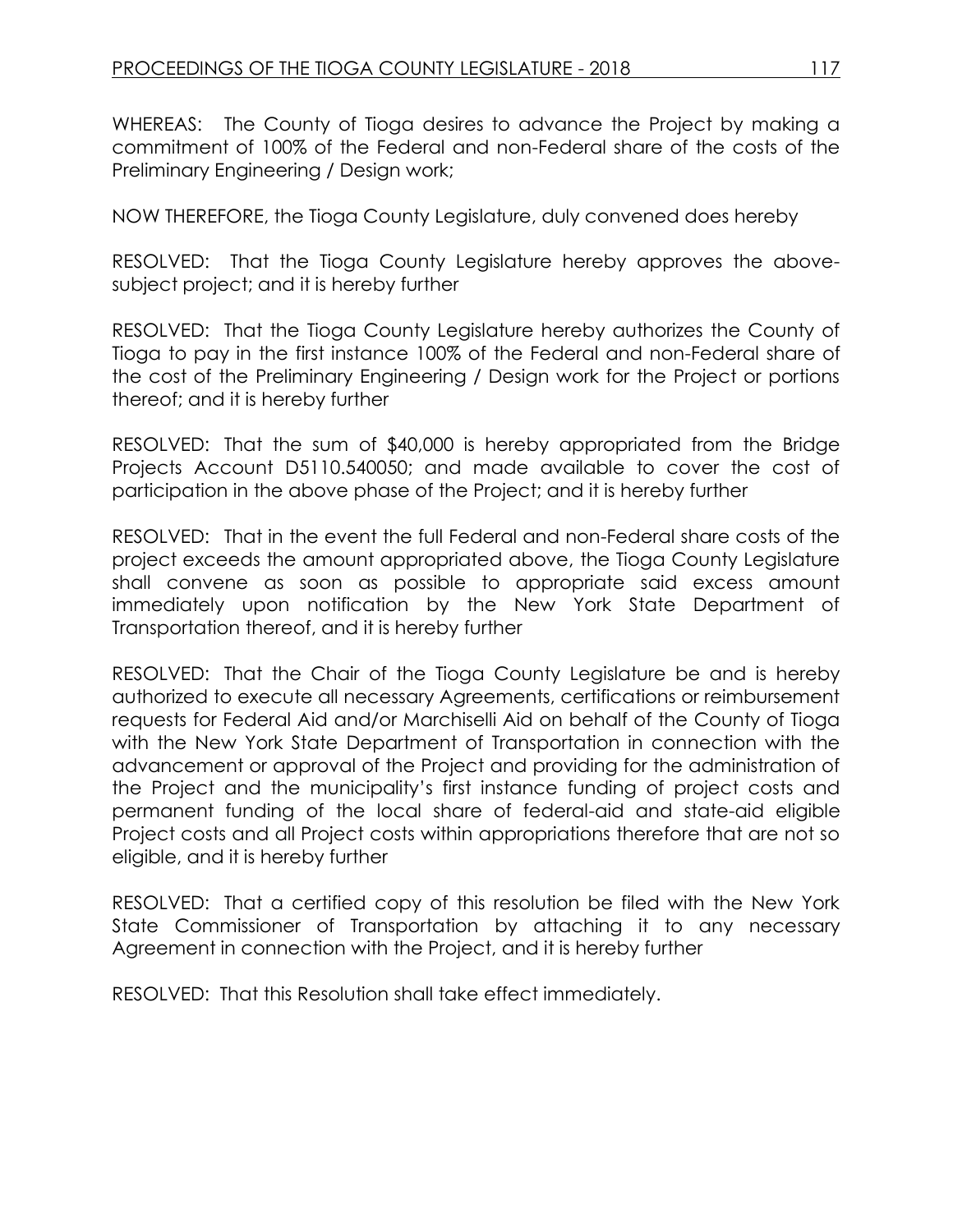Yes – Legislators Sullivan, Weston, Hollenbeck, Huttleston, Monell, Mullen, Sauerbrey, Roberts and Standinger.

No – None.

Absent – None.

RESOLUTION ADOPTED.

Legislator Mullen moved for the adoption of the following resolution, seconded by Legislator Hollenbeck.

| <b>REFERRED TO:</b>  | <b>PUBLIC SAFETY COMMITTEE</b><br><b>FINANCE COMMITTEE</b>                                                                                                              |
|----------------------|-------------------------------------------------------------------------------------------------------------------------------------------------------------------------|
| RESOLUTION NO. 92-18 | ACCEPTANCE OF STATEWIDE<br><b>INTEROPERABLE COMMUNICATIONS</b><br>GRANT 2017 AND<br><b>APPROPRIATION OF FUNDS</b><br>AND AMEND 2018 BUDGET<br><b>EMERGENCY SERVICES</b> |

WHEREAS: The Office of Homeland Security has issued a Statewide Interoperable Communications Formula-Based Grant to Tioga County which will be used for upgrading the radio communications in the county; and

WHEREAS: The Tioga County Office of Emergency Services was authorized to apply for said grant by Resolution #269-17; and

WHEREAS: The Tioga County Office of Emergency Services has been awarded said grant in the amount of \$453,399 and said funds need to be appropriated; therefore be it

RESOLVED: That the grant funds be appropriated and the 2018 budget be amended as follows:

From: A3415 433063 IO17- State Aid Interop Comm Grant \$453,399

| To: | A3415 520230 IO17 Radio & Equipment |                                       | \$410,000 |
|-----|-------------------------------------|---------------------------------------|-----------|
|     |                                     | A3415 540140 IO17 Contracted Services | \$43,399  |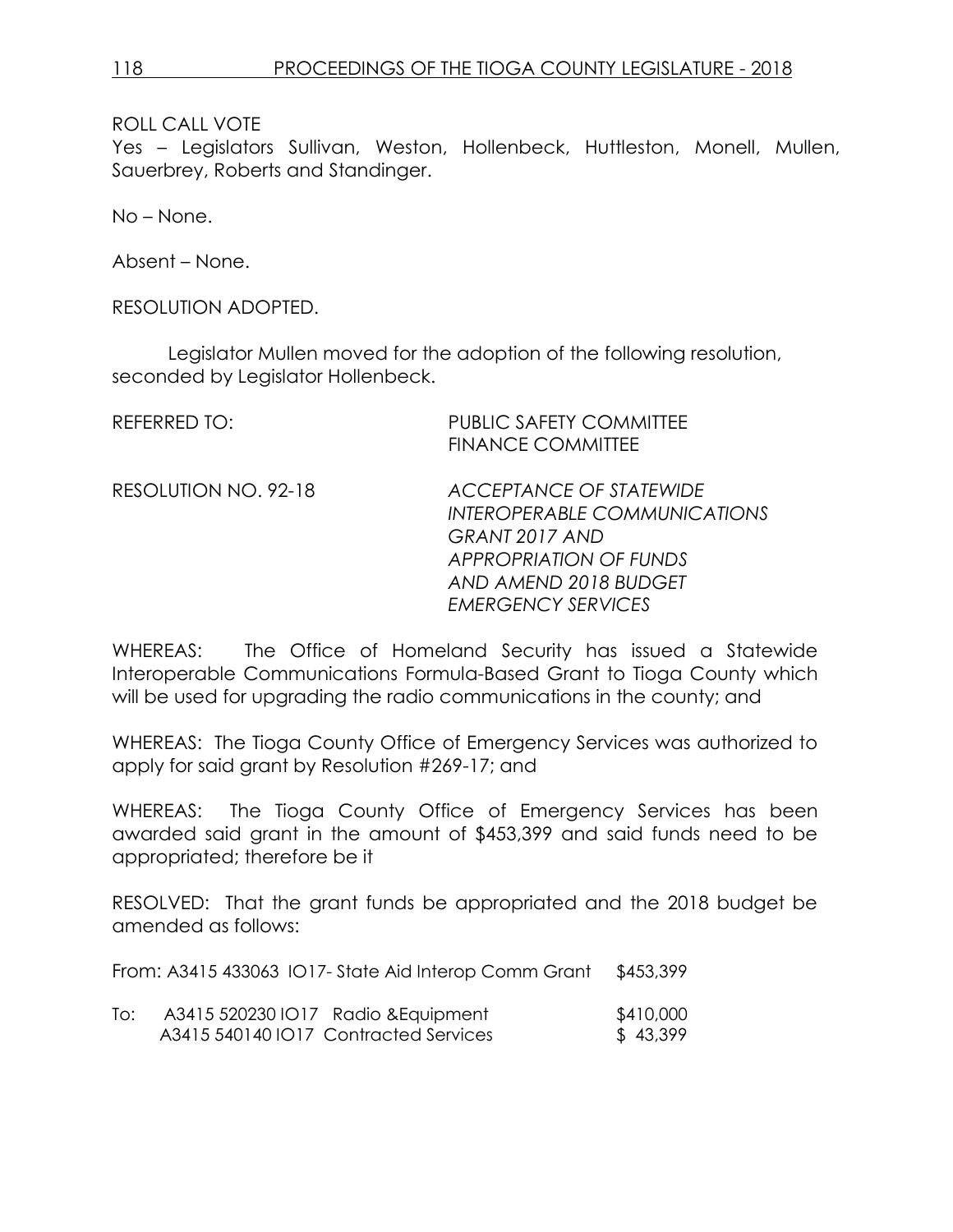Yes – Legislators Sullivan, Weston, Hollenbeck, Huttleston, Monell, Mullen, Sauerbrey, Roberts and Standinger.

No – None.

Absent – None.

RESOLUTION ADOPTED.

Legislator Mullen moved for the adoption of the following resolution, seconded by Legislator Hollenbeck.

| REFERRED TO:         | <b>PUBLIC SAFETY COMMITTEE</b><br><b>FINANCE COMMITTEE</b>                                |
|----------------------|-------------------------------------------------------------------------------------------|
| RESOLUTION NO. 93-18 | AUTHORIZE THE SUBMISSION OF<br><b>TECHNICAL RESCUE GRANT</b><br><b>EMERGENCY SERVICES</b> |

WHEREAS: The Department of Homeland Security has issued a Technical Rescue Grant; and

WHEREAS: County Policy #47 requires that a resolution be approved before any such grant applications are submitted; and

WHEREAS: The Technical Rescue Grant application needs to be submitted by April 17th; therefore be it

RESOLVED: That the Tioga County Office of Emergency Services be authorized to apply for this grant.

ROLL CALL VOTE

Yes – Legislators Sullivan, Weston, Hollenbeck, Huttleston, Monell, Mullen, Sauerbrey, Roberts and Standinger.

No – None.

Absent – None.

RESOLUTION ADOPTED.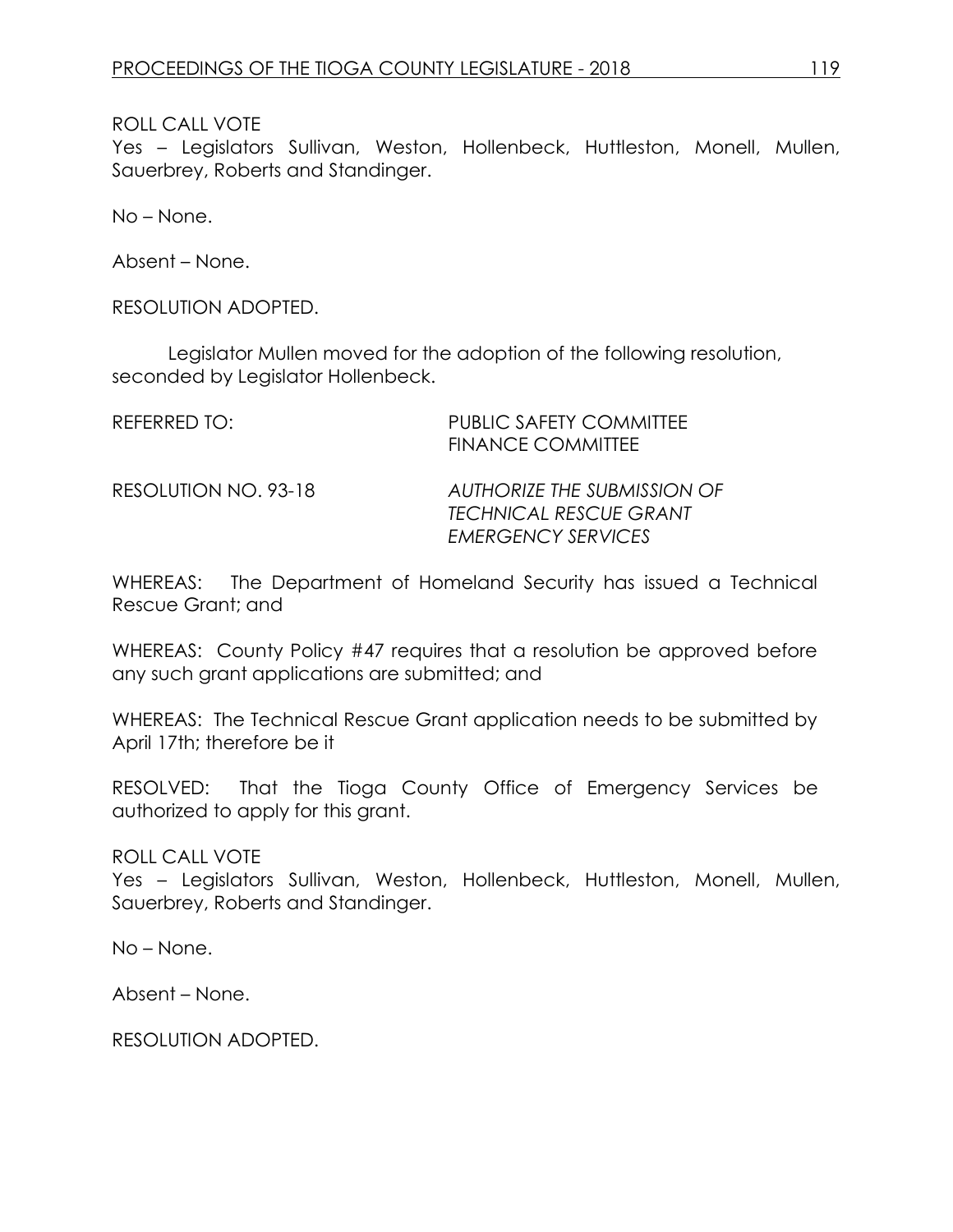Legislator Mullen moved for the adoption of the following resolution, seconded by Legislator Monell.

| REFERRED TO:         | <b>PUBLIC SAFETY COMMITTEE</b><br><b>FINANCE COMMITTEE</b>                                                                     |
|----------------------|--------------------------------------------------------------------------------------------------------------------------------|
| RESOLUTION NO. 94-18 | AUTHORIZE THE SUBMISSION OF CRITICAL<br>INFRASTRUCTURE GRANT PROGRAM<br><b>APPLICATION (CIGP)</b><br><b>EMERGENCY SERVICES</b> |

WHEREAS: The Department of Homeland Security has issued a grant of \$50,000 to mitigate risk and enhance protection of critical infrastructure sites; and

WHEREAS: County Policy #47 requires that a resolution be approved before any such grant applications are submitted; and

WHEREAS: The Critical Infrastructure Grant application needs to be submitted by April 18th; therefore be it

RESOLVED: That the Tioga County Office of Emergency Services be authorized to apply for this grant.

ROLL CALL VOTE

Yes – Legislators Sullivan, Weston, Hollenbeck, Huttleston, Monell, Mullen, Sauerbrey, Roberts and Standinger.

No – None.

Absent – None.

RESOLUTION ADOPTED.

Legislator Mullen moved for the adoption of the following resolution, seconded by Legislator Hollenbeck.

REFERRED TO: PUBLIC SAFETY FINANCE

RESOLUTION NO. 95-18 *RE-ESTABLISH PRIOR YEAR SHSP 17 GRANT AND AMEND 2018 BUDGET*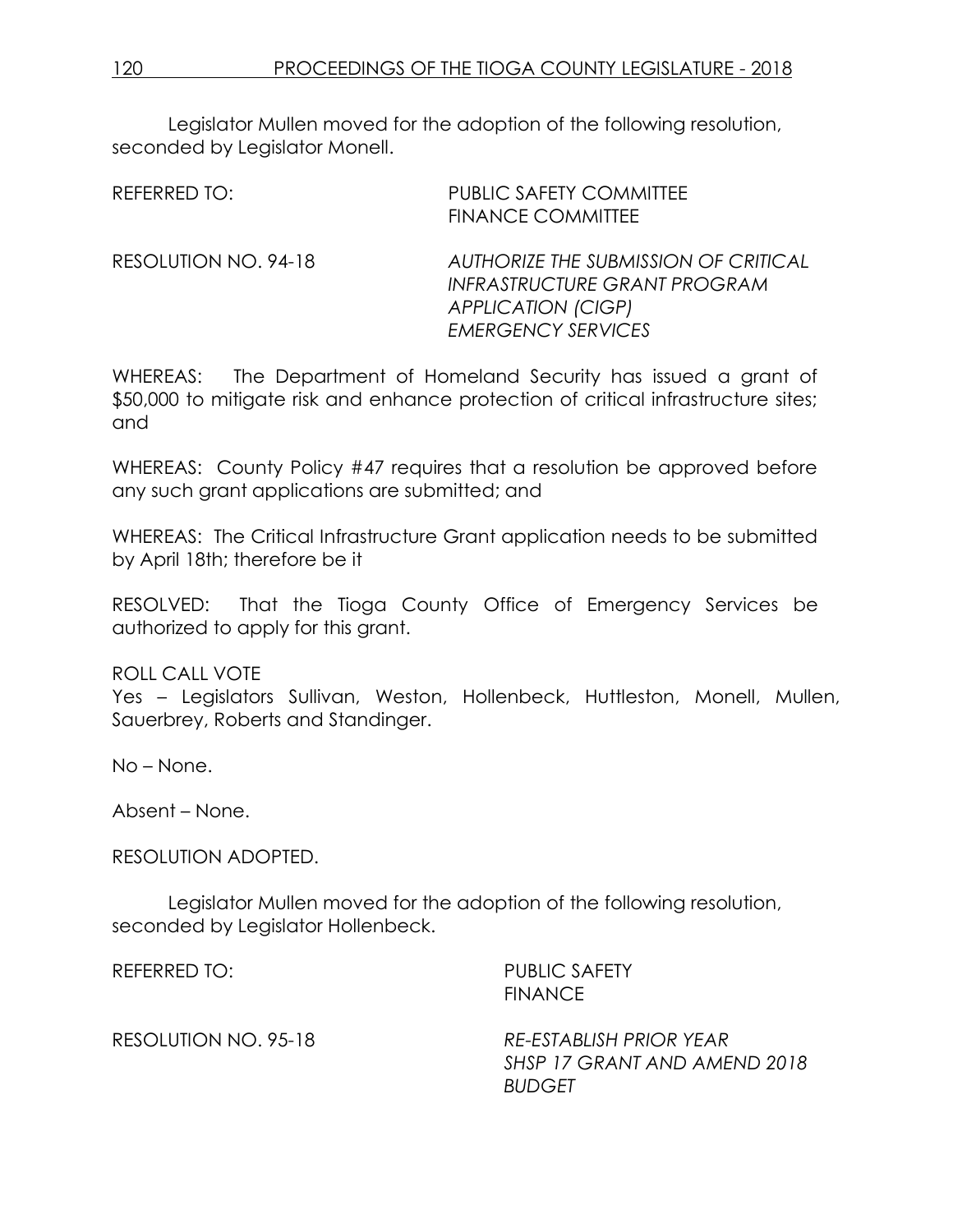WHEREAS: Prior Year Grants need to be re-established for the remaining unspent balance as of year-end 2017 for purchase or completion in 2018; and

WHEREAS: The 25% portion of the SHSP 17 Grant Funds were not re-established or budgeted in the 2018 fiscal year and \$17,495.00 of unspent grant funds are available; and

WHEREAS: The funds for the SHSP 17 need to be expended and are 100% reimbursable; therefore be it

RESOLVED: That the following accounts and amounts be re-established and the 2018 Budget be amended:

| SHSP 17 | <b>RESO 260-17</b>                              | Amt to Establish |
|---------|-------------------------------------------------|------------------|
|         | A3361 433567 SHS17 State Aid Home Land Security | \$17,495.00      |
|         | A3361 520230 SHS17 Radio & Equipment            | \$17,495.00      |

And be it further

RESOLVED: That any applicable corresponding revenue sources or reserve account funds per prior Resolution shall also be re-established in the 2018 modified budget.

ROLL CALL VOTE

Yes – Legislators Sullivan, Weston, Hollenbeck, Huttleston, Monell, Mullen, Sauerbrey, Roberts and Standinger.

No – None.

Absent – None.

RESOLUTION ADOPTED.

Legislator Standinger moved for the adoption of the following resolution, seconded by Legislator Sullivan.

| REFERRED TO: | HEALTH & HUMAN SERVICES COMMITTEE<br><b>FINANCE COMMITTEE</b>                      |
|--------------|------------------------------------------------------------------------------------|
|              | RESOLUTION NO. 96-18 APPROPRIATE FUNDS AND 2018 BUDGET<br>AMENDMENT YOUTH PROGRAMS |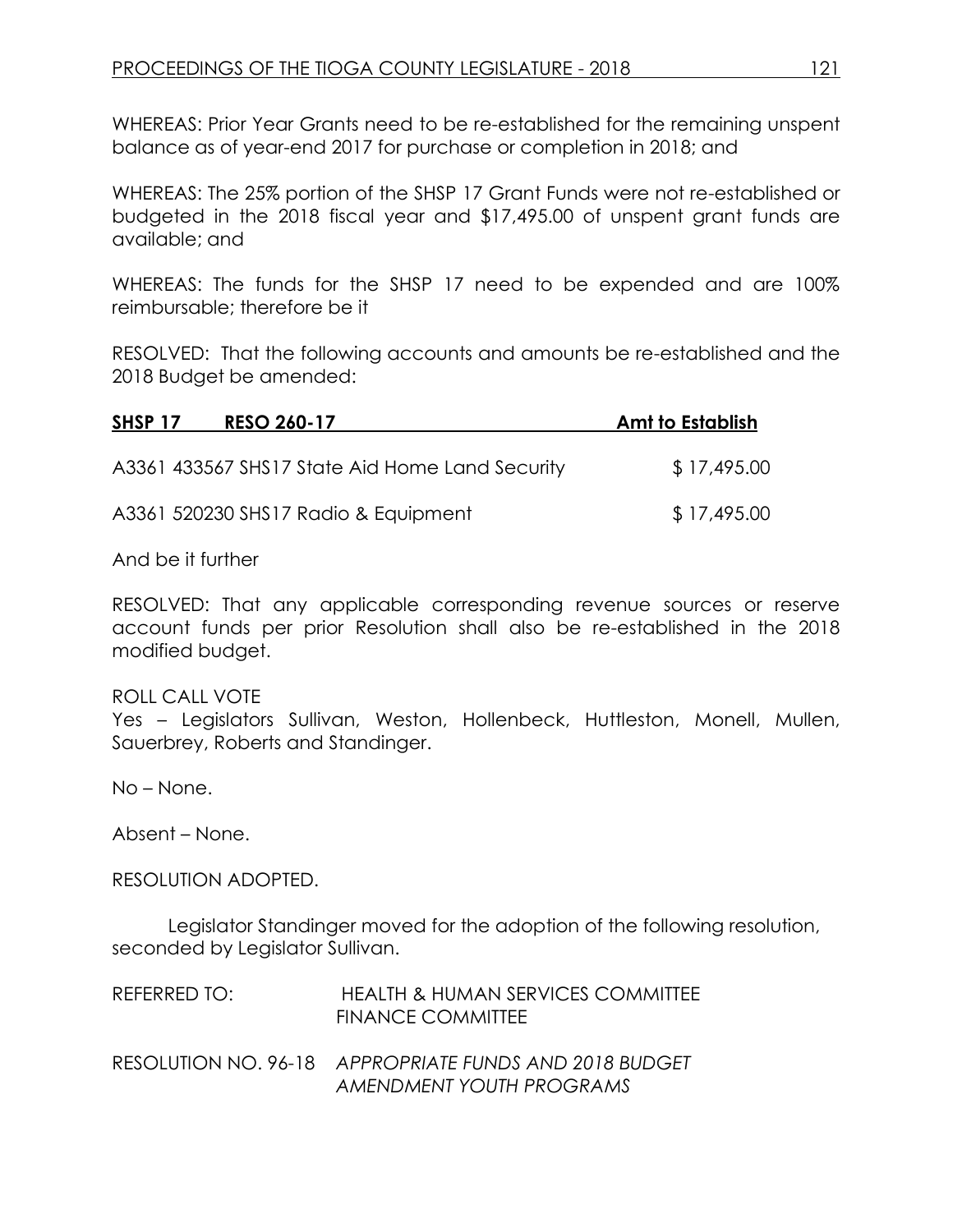WHEREAS: Additional funding has been awarded to Tioga County Youth Programs from the Office of Children and Family Services to raise awareness about sexually exploited youth; and

WHEREAS: Appropriation of funds and budget amendments require Legislative approval; therefore be it

RESOLVED: That funding be appropriated and the 2018 Budget be amended as follows:

| From: A7310.438200 State Aid-Youth Programs | \$30,000 |
|---------------------------------------------|----------|
| A7310.540010 Advertising                    | \$5,000  |
| To:                                         | \$14,000 |
| A7310.540140 Contracting Service            | 750      |
| A7310.540420 Office Supplies                | \$.      |
| A7310.540485 Printing/Paper                 | 1,000    |
| A7310.540487 Program Expense                | 3,250    |

A7310.540733 Training \$ 6,000

# ROLL CALL VOTE

Yes – Legislators Sullivan, Weston, Hollenbeck, Huttleston, Monell, Mullen, Sauerbrey, Roberts and Standinger.

No – None.

Absent – None.

RESOLUTION ADOPTED.

Legislator Huttleston moved for the adoption of the following resolution, seconded by Legislator Sullivan.

| REFERRED TO:         | ADMINISTRATIVE SERVICES COMMITTEE<br>FINANCE COMMITTEE        |
|----------------------|---------------------------------------------------------------|
| RESOLUTION NO. 97-18 | <b>BUDGET MODIFICATION</b><br><b>VETERANS' SERVICE AGENCY</b> |

WHEREAS: Tioga County Department of Mental Hygiene(TCDMH) has reallocated 2018 state aid to be passed through to Tioga County Veterans' Service Agency(TCVSA); and

WHEREAS: The funding is specifically designated for Outreach program deliverables; and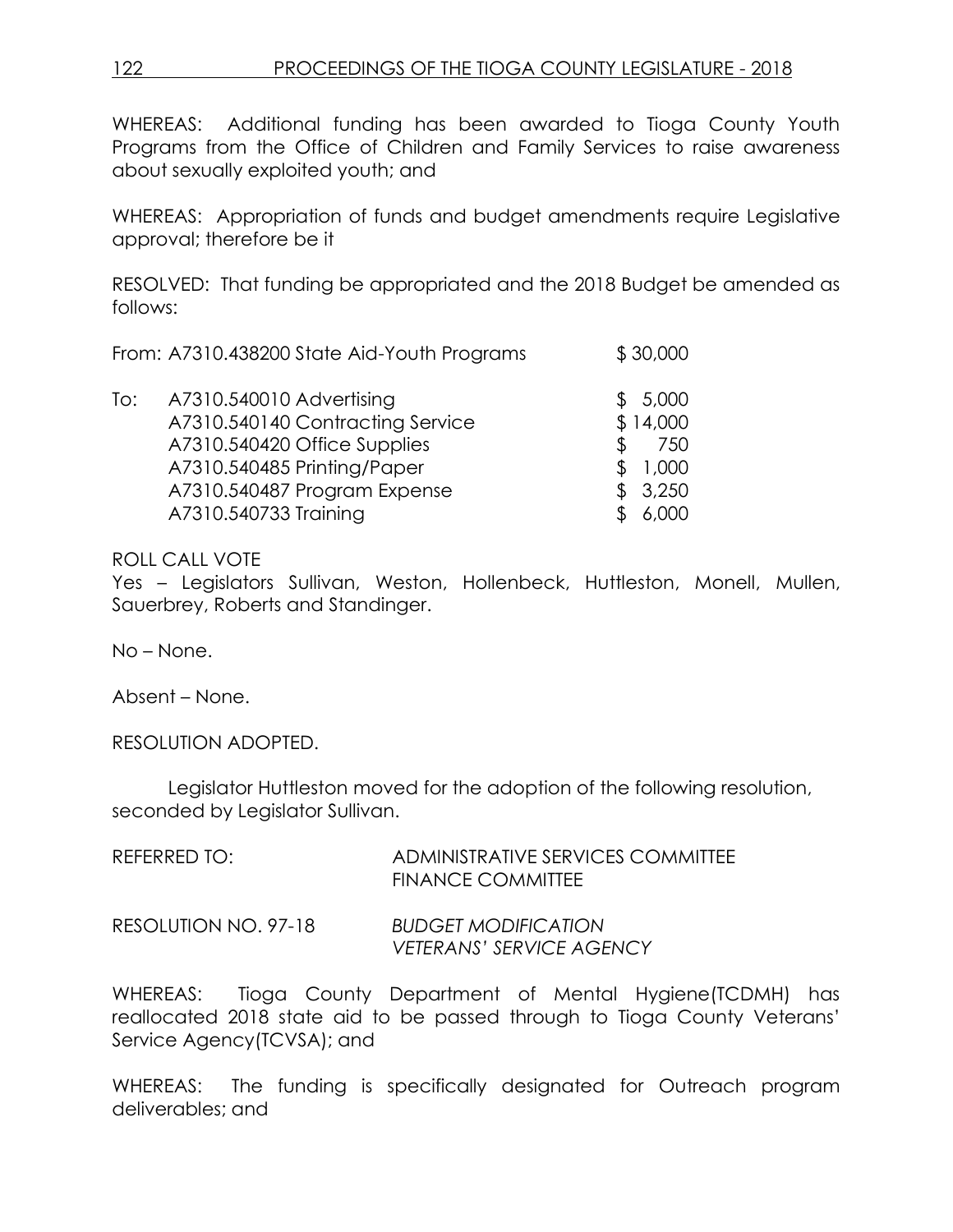WHEREAS: TCDMH has already allocated this funding in its 2018 budget; yet this will require a 2018 budget modification and transfer of funds within TCVSA; and

WHEREAS: Budget Modification and Appropriation of Funds requires Legislative approval; therefore be it

RESOLVED: That the 2018 Veterans' budget be modified and funding be appropriated as follows:

| To: | A6510 540010 Advertising |                                    | \$1,000.00 |
|-----|--------------------------|------------------------------------|------------|
|     |                          | A6510 540220 Automobile Fuel       | \$1,000.00 |
|     | A6510 540360 Meals/Food  |                                    | \$1,000.00 |
|     |                          | A6510 540420 Office Supplies       | \$500.00   |
|     |                          | A6510 540485 Printing/Paper        | \$500.00   |
|     |                          | A6510 540640 Supplies (Not Office) | \$1,250.00 |
|     |                          | A6510 540733 Training/All Other    | \$750.00   |
|     |                          |                                    |            |

### ROLL CALL VOTE

Yes – Legislators Sullivan, Weston, Hollenbeck, Huttleston, Monell, Mullen, Sauerbrey, Roberts and Standinger.

No – None.

Absent – None.

RESOLUTION ADOPTED.

Legislator Mullen moved for the adoption of the following resolution, seconded by Legislator Sullivan.

REFERRED TO: FINANCE/LEGAL COMMITTEE

RESOLUTION NO. 98-18 *AUTHORIZE PURCHASE OF ANNUITY, TRANSFER FUNDS FROM CONTINGENCY AND AMEND 2018 BUDGET*

WHEREAS: Daryl Williams was employed by the Tioga County Sheriff's Department before retiring in 2009; and

WHEREAS: Daryl Williams made a claim that he was underpaid for past due employee benefits through no fault of his own; and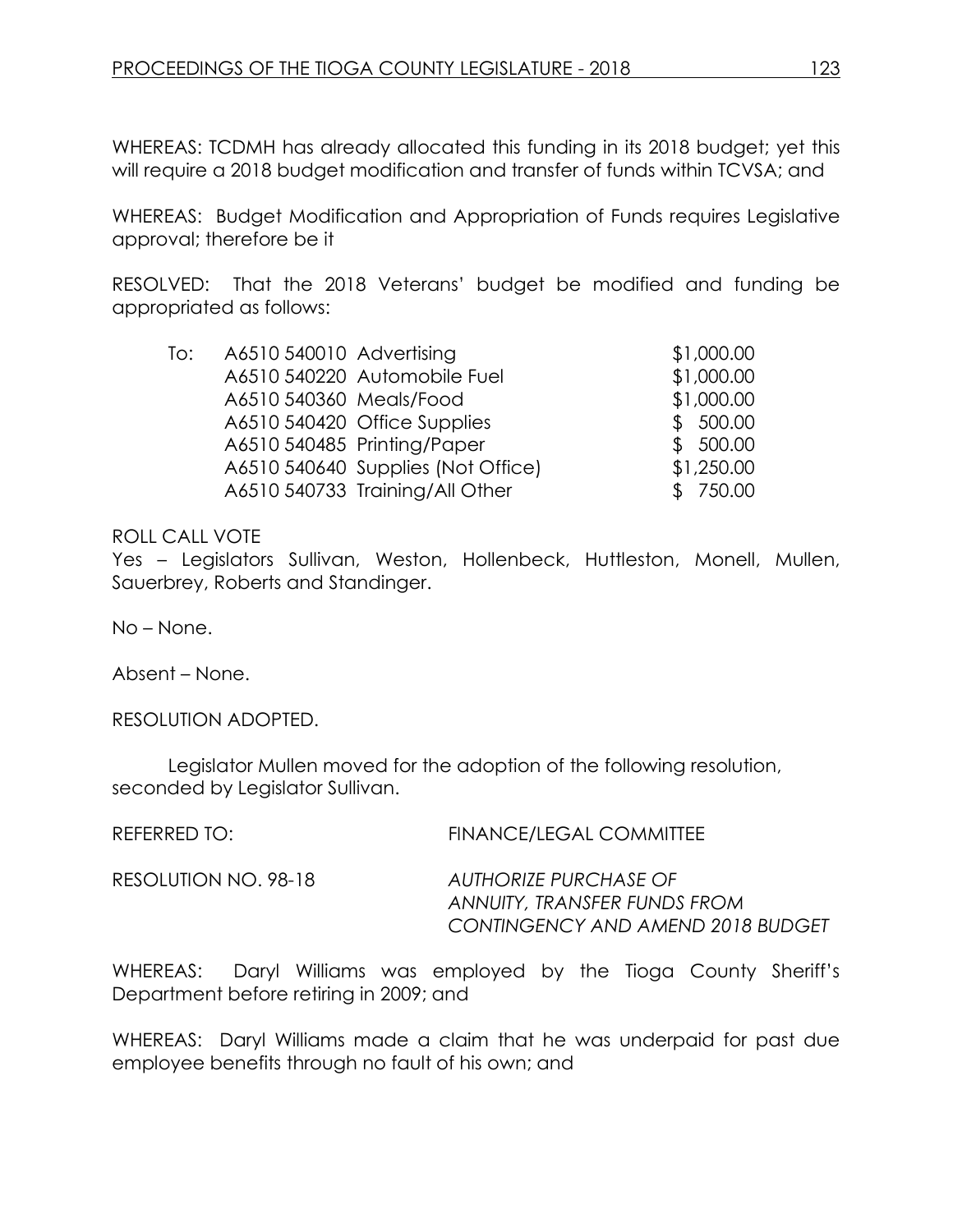# 124 PROCEEDINGS OF THE TIOGA COUNTY LEGISLATURE - 2018

WHEREAS: Tioga County has examined the claim and wishes to resolve the matter by reimbursing Daryl Williams for underpaid benefits; and

WHEREAS: A payment to Daryl Williams for past benefits was authorized by resolution number 79-18; and

WHEREAS: The Tioga County Legislature wishes to arrange for future payments through a 40 year annuity as set forth in a Settlement Agreement; and

WHEREAS: Transfer of Funds from Contingency Account and Budget amendments requires Legislative Approval; therefore be it

RESOLVED: That the Tioga County Legislature authorizes the County Attorney to resolve the Daryl Williams claim and reimburse Daryl Williams for past and future underpaid benefits; and be it further

RESOLVED: That the Tioga County Legislature authorizes the purchase of an annuity for Daryl Williams' benefit to resolve future payments and that payment be made to MetLife Assignment Company, Inc. in the amount of \$242,759.41 for the purchase of said annuity; and be it further

RESOLVED: That the following transfers be made from contingency to the Interfund Reserve and from the Interfund Reserve to Judgment and Claims to make said payment and to replenish funds depleted from the liability account:

|       | From: A1990 540715 Contingency Account | \$272,759.41 |
|-------|----------------------------------------|--------------|
| To: T | A9901 590715 Interfund Expense         | \$272,759.41 |
|       | From: CI1910 450310 Interfund Revenue  | \$272,759.41 |
| TO:   | CI1930 540270 Judgments and Claims     | \$272,759.41 |

Legislator Mullen spoke. "I just want to say thank you to Peter Dewind our County Attorney and Bethany O'Rourke our Personnel Director, and all my fellow Legislators for their diligent concern in this error and in getting this situation resolved for one of our sheriff deputies who is a personal friend of mine, but also tragically had to retire early from the job back in 2009 when he had a massive heart attack at a domestic where he was engaging with a violent defendant. Mr. Daryl Williams ultimately ended up having to have a heart transplant. Through no fault of his own it came to light that Daryl was inadvertently put in the wrong retirement system upon his retirement and the people in this room took it upon themselves and put in an arduous effort to correct this wrong for Daryl and his family for the rest of his life and his wife's life, and we did that. That is what good government is all about. It is not always about the money, sometimes it is about just doing the right thing for somebody that was inadvertently wronged by the government and this is where we did something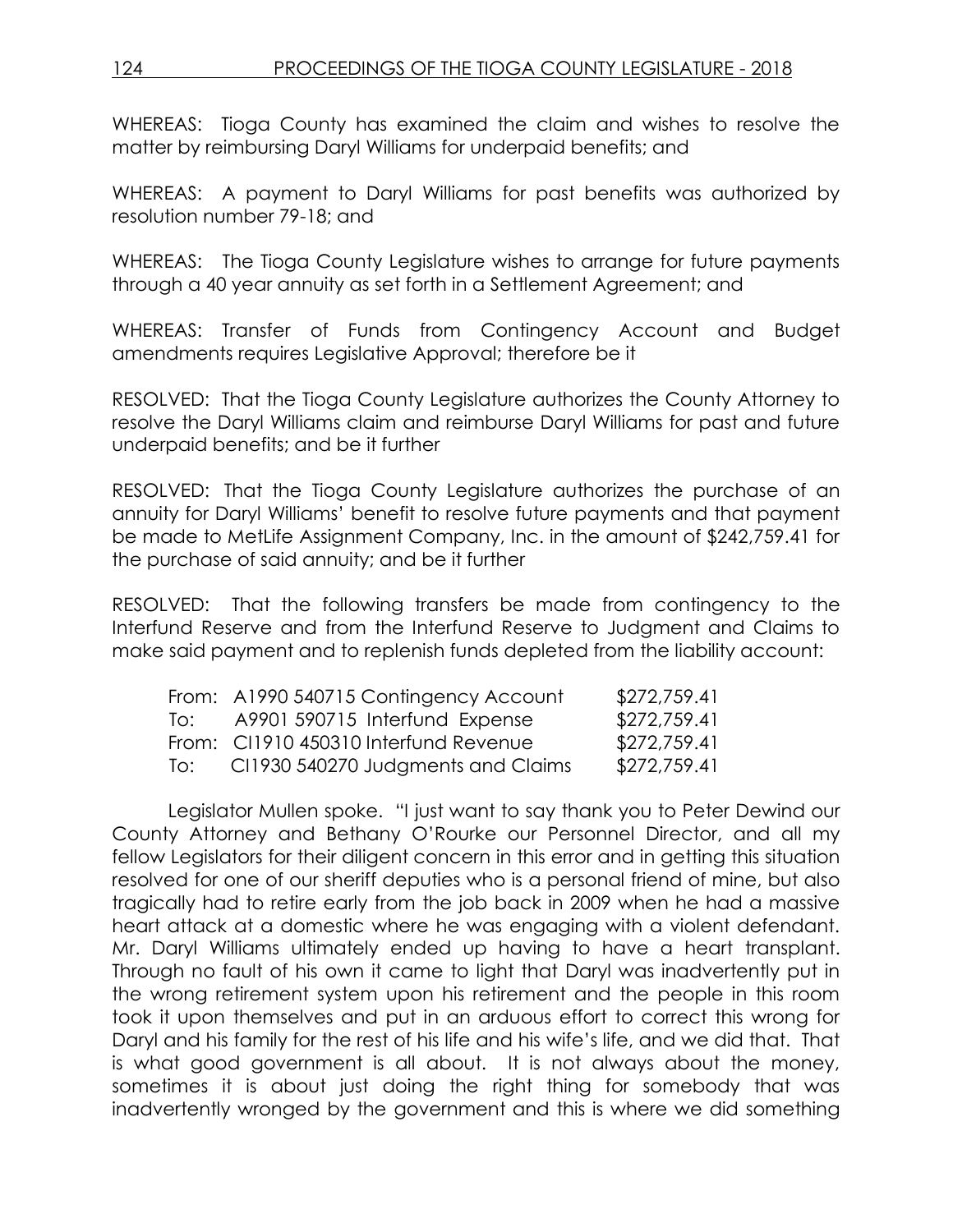for not just Daryl and his family, but for all of the employees of Tioga County. We do care.

"I can tell you Daryl is a good friend of mine and I went to many complaints with him in our time together. From 1995 to 2009 I worked with Daryl on the road as a State Trooper and I am very proud of the people in this room today and I mean that from the bottom of my heart. Thank you and thank you all for taking care of this, and thank you for taking care of my good friend Daryl Williams and his family."

# ROLL CALL VOTE

Yes – Legislators Sullivan, Weston, Hollenbeck, Huttleston, Monell, Mullen, Sauerbrey, Roberts and Standinger.

No – None.

Absent – None.

RESOLUTION ADOPTED.

Legislator Roberts moved for the adoption of the following resolution, seconded by Legislator Sullivan.

| REFERRED TO:         | <b>PUBLIC WORKS</b><br><b>PERSONNEL</b>                                                               |  |
|----------------------|-------------------------------------------------------------------------------------------------------|--|
| RESOLUTION NO. 99-18 | CREATE TWO (2), FULL-TIME<br><b>TEMPORARY CONSTRUCTION</b><br><b>INSPECTOR POSITIONS PUBLIC WORKS</b> |  |

WHEREAS: There will be a need for the Public Works Department to employ inspectors to monitor construction projects occurring on county roads and bridges during the 2018 construction season; and

WHEREAS: The Commissioner of Public Works has identified a cost savings by creating two (2) full-time, temporary Construction Inspectors who possess the necessary credentials through the National Institute for Certification in Engineering Technologies (NICET) and to work for a duration of at least 12, but no more than 25 weeks during 2018; therefore be it

RESOLVED: That the Commissioner of Public Works is hereby authorized to create two (2) full-time, temporary Construction Inspector positions effective May 1, 2018 at an hourly range between \$25.00 (NICET Level II) to \$50.00 (NICET Level IV); and be it further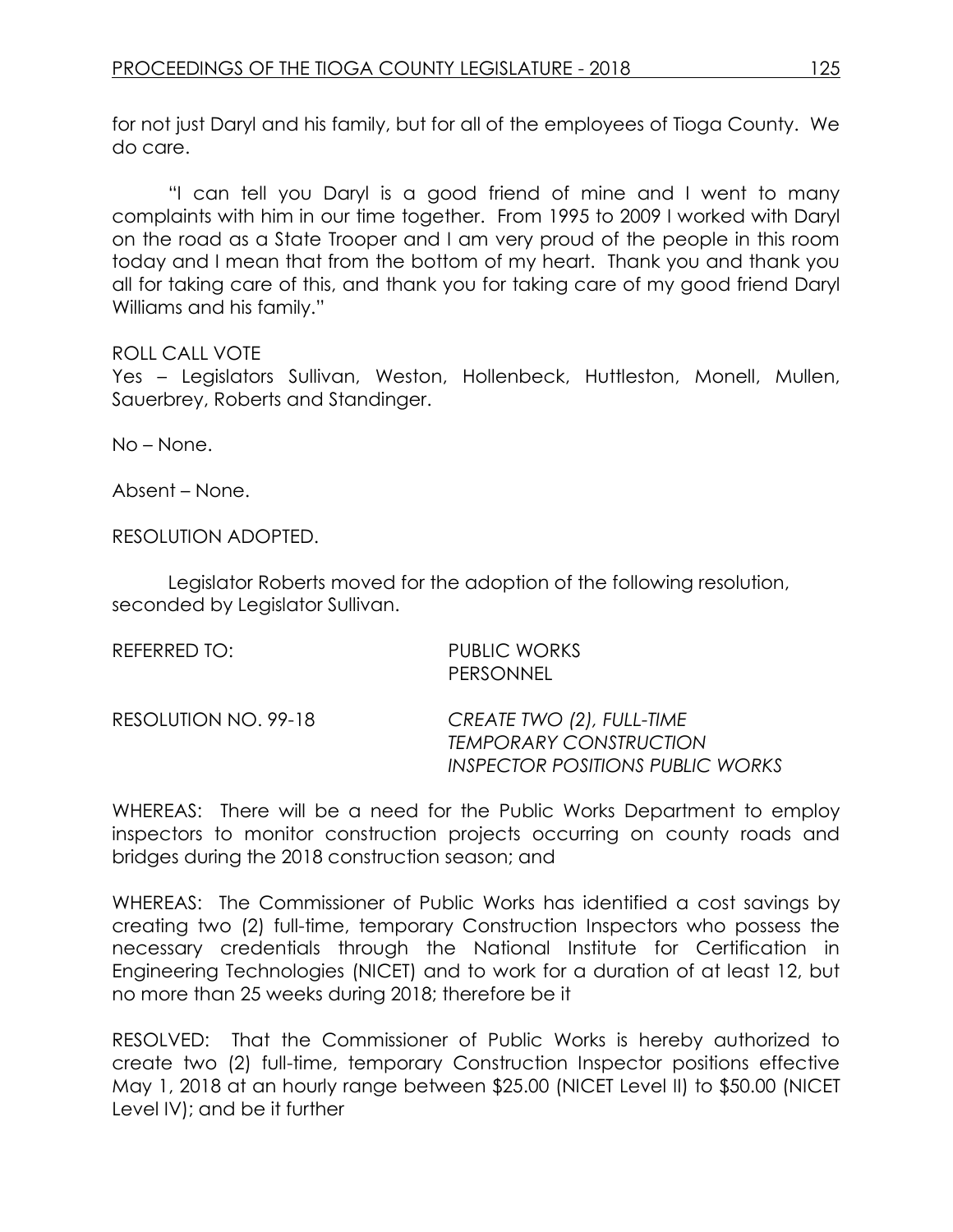# 126 PROCEEDINGS OF THE TIOGA COUNTY LEGISLATURE - 2018

RESOLVED: That two (2) Construction Inspectors will be employed for a temporary duration not to exceed 25 weeks.

ROLL CALL VOTE

Yes - Legislators Sullivan, Weston, Hollenbeck, Huttleston, Monell, Mullen, Sauerbrey, Roberts and Standinger.

No – None.

Absent – None.

RESOLUTION ADOPTED.

Legislator Roberts moved for the adoption of the following resolution, seconded by Legislator Huttleston.

REFERRED TO: PUBLIC WORKS PERSONNEL

RESOLUTION NO. 100-18 *CREATE AND FILL HIGHWAY WORKER (SEASONAL) POSITION PUBLIC WORKS*

WHEREAS: There will be a need for the Highway Department to employ one seasonal Highway Worker (Seasonal) for 2018; and

WHEREAS: The Commissioner of Public Works has budgeted money to cover expenditures of such employment; therefore be it

RESOLVED: That the Commissioner of Public Works is hereby authorized to create and fill one (1) temporary full-time Highway Worker (Seasonal) position effective April 28, 2018 through October 12, 2018 at an hourly rate of \$10.40, however no more than 960 hours may be worked April 28, 2018 – October 12, 2018.

### ROLL CALL VOTE

Yes – Legislators Sullivan, Weston, Hollenbeck, Huttleston, Monell, Mullen, Sauerbrey, Roberts and Standinger.

No – None.

Absent – None.

RESOLUTION ADOPTED.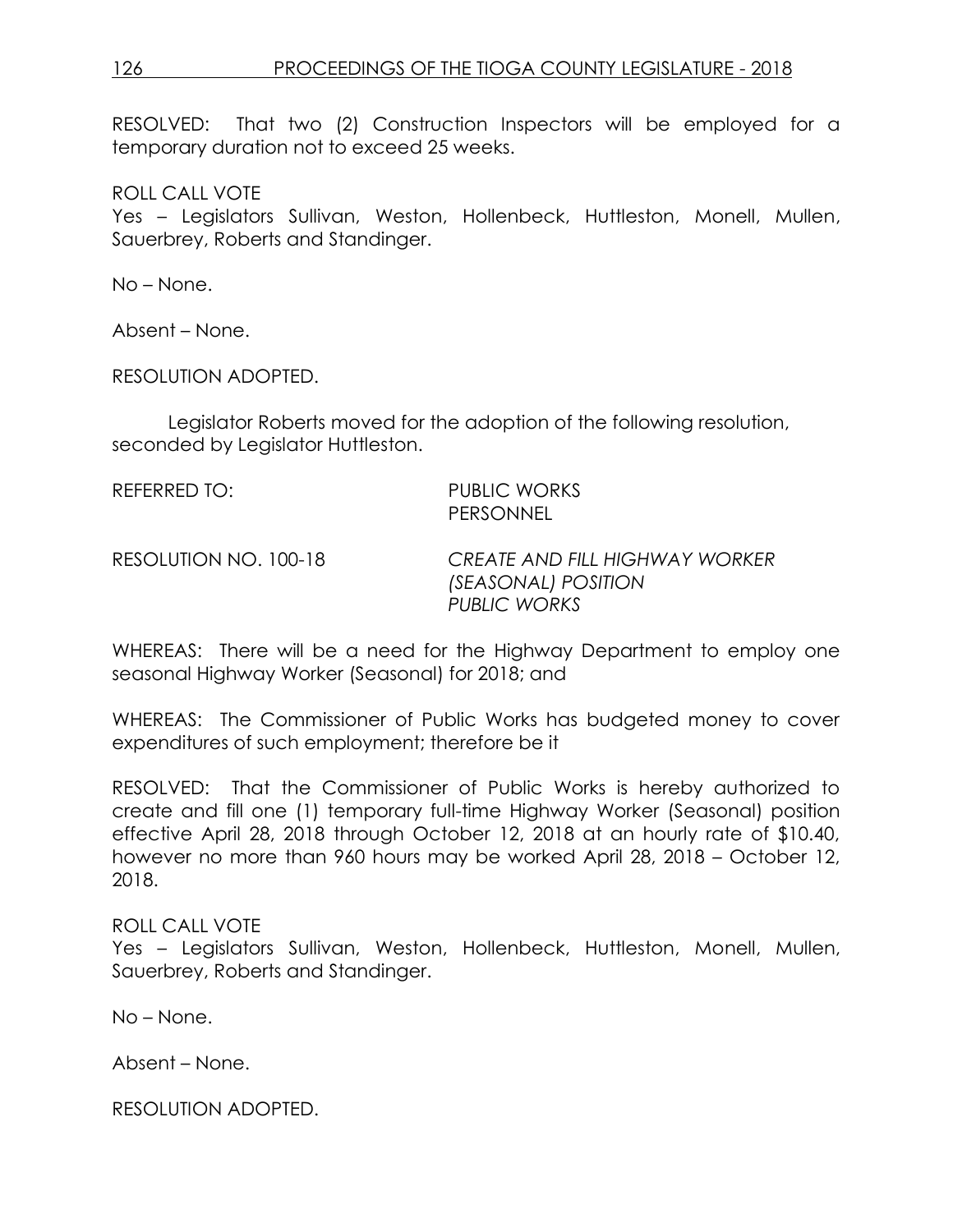Legislator Monell made a motion to have the following late-filed resolution considered, seconded by Legislator Hollenbeck and carried.

Legislator Standinger moved for the adoption of the following resolution, seconded by Legislator Mullen.

| REFERRED TO:          | HEALTH & HUMAN SERVICES COMMITTEE<br>PERSONNEL COMMITTEE |
|-----------------------|----------------------------------------------------------|
| RESOLUTION NO. 101-18 | AMEND EMPLOYEE HANDBOOK:<br>NON-UNION BENEFITS           |

WHEREAS: The Non-Union Benefits policy stipulates eligibility criteria for nonunion staff, as well as employee contribution rates in Section 5; and

WHEREAS: The Public Health Department requested health insurance be offered to part-time Dentists, similar to part-time Attorneys; and

WHEREAS: The Legislature agreed to add part-time Dentists to the policy but at a higher contribution rate than Attorneys; therefore be it

RESOLVED: That Section IV Personnel Rules k. Non-Union Benefits (formerly policy 44) be amended effective May 1, 2018 as follows:

Section 5 Health & Dental Insurance:

"Eligibility: All full-time employees, Elected Officials, part-time Attorneys (except those in the Treasurer's Office) and part-time Dentists are eligible to participate in the Health/Dental/Vision programs."

### Employee Contributions:

|                      | Contributions (% of Premium) |      |
|----------------------|------------------------------|------|
|                      | 2017                         | 2018 |
| Legislators          | 15%                          | 15%  |
| Full-time            | 15%                          | 15%  |
| 4 day/week Attorneys | 15%                          | 15%  |
| Part-time Attorneys  | 20%                          | 20%  |
| Part-time Dentists   | n/a                          | 25%  |

### And be it further

RESOLVED: That the remainder of the Non-Union Benefits policy is unchanged.